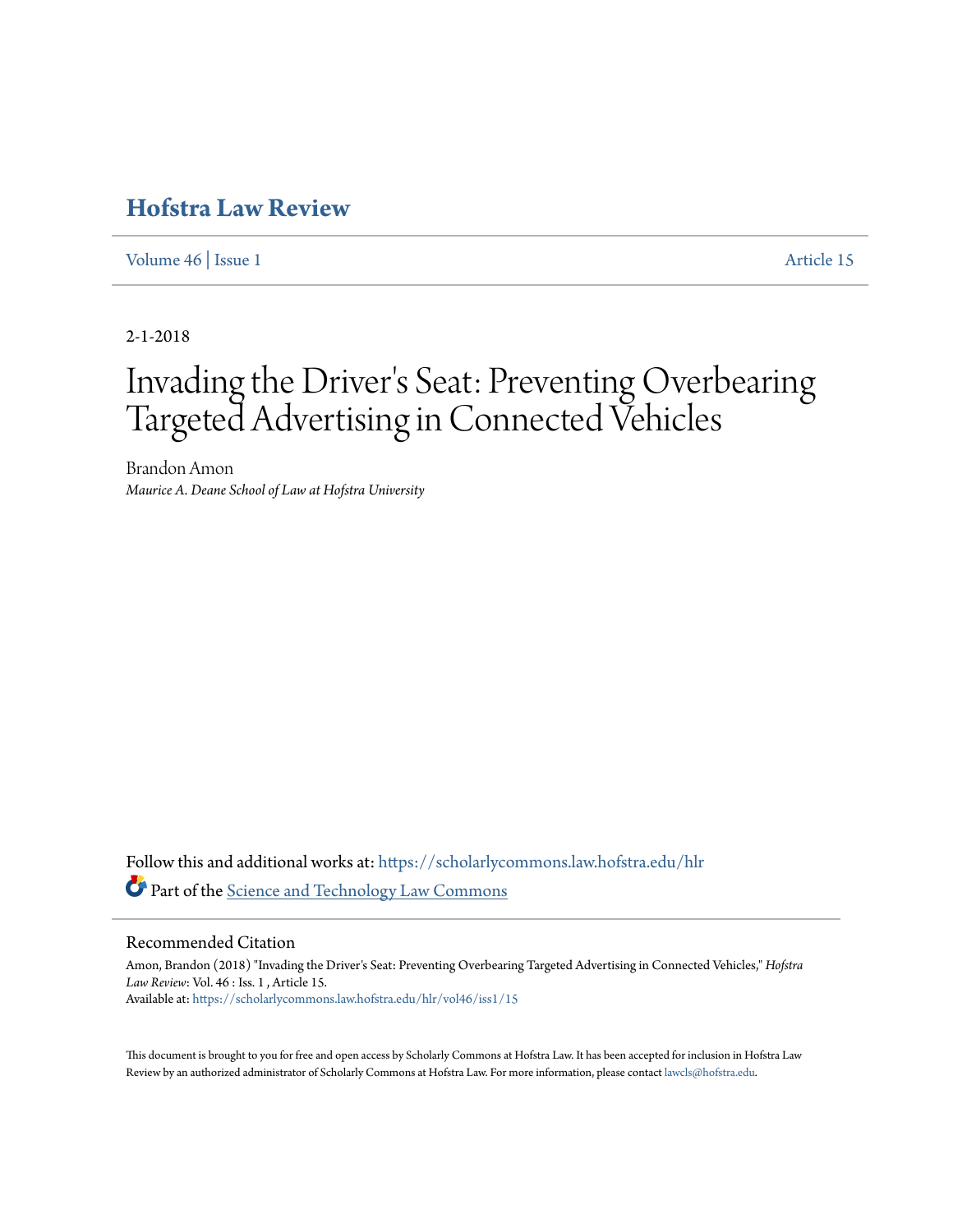## **NOTE**

## INVADING THE DRIVER'S SEAT: PREVENTING OVERBEARING TARGETED ADVERTISING IN CONNECTED VEHICLES

## I. INTRODUCTION

It is a cold, early Monday morning, mid-December. You hop into your autonomous car, drowsily set your office as the destination, and hit "Go." As your car transports you to work, you begin to approach a Starbucks. The company has paid the developers of the technology deployed by your automaker to direct the routes of cars—owned and driven by those who have "liked" its Facebook page or visited its website—past its stores. As you get closer, an advertisement appears on your car's infotainment display.<sup>1</sup> It alerts you that Starbucks is approaching and asks if you would like to stop in for your favorite latte. It may even offer a small discount or a chance to order ahead of time.<sup>2</sup> You decide that you would, and tap "Yes." Your car automatically reroutes and drives you into the parking lot to pick up your beverage. This may seem like a sci-fi movie or a scene from *The Jetsons*, but in reality, this connected vehicle technology is right on the horizon.<sup>3</sup> In

1

<sup>1.</sup> Infotainment systems are defined as "systems in automobiles that deliver entertainment and information content," possibly including "managing and playing audio content, utilizing navigation for driving, delivering rear-seat entertainment such as movies, games, social networking, etc., listening to incoming and sending outgoing SMS text messages, making phone calls, and accessing Internet-enabled or smartphone-enabled content such as traffic conditions, sports scores and weather forecasts." Vangie Beal, *In-Vehicle Infotainment (IVI)*, WEBOPEDIA, http://www.webopedia.com/TERM/I/in-vehicle-infotainment-ivi.html (last visited Nov. 15, 2017).

<sup>2.</sup> *See, e.g.*, Patrick Lin, *What if Your Autonomous Car Keeps Routing You Past Krispy Kreme?*, ATLANTIC (Jan. 22, 2014), http://www.theatlantic.com/technology/archive/2014/01/whatif-your-autonomous-car-keeps-routing-you-past-krispy-kreme/283221 (envisioning a scenario similar to the one written above and noting the fine line between convenience and invasiveness).

<sup>3.</sup> Cecilia Kang & Michael Fletcher, *As Automakers Tap Smartphone Technology, Concerns Grow About Use of Drivers' Data*, WASH. POST (Jan. 9, 2014), https://www.washingtonpost.com/ business/economy/as-automakers-tap-smartphone-technology-concerns-grow-about-use-of-driversdata/2014/01/09/91a505f2-78a0-11e3-b1c5-739e63e9c9a7\_story.html?utm\_term=.af70cddd1e62. In 2014, a number of deals between technology firms and automakers were announced, with the objective of bringing web-related services previously aimed at smartphones to a new fleet of webenabled vehicles. *See id.*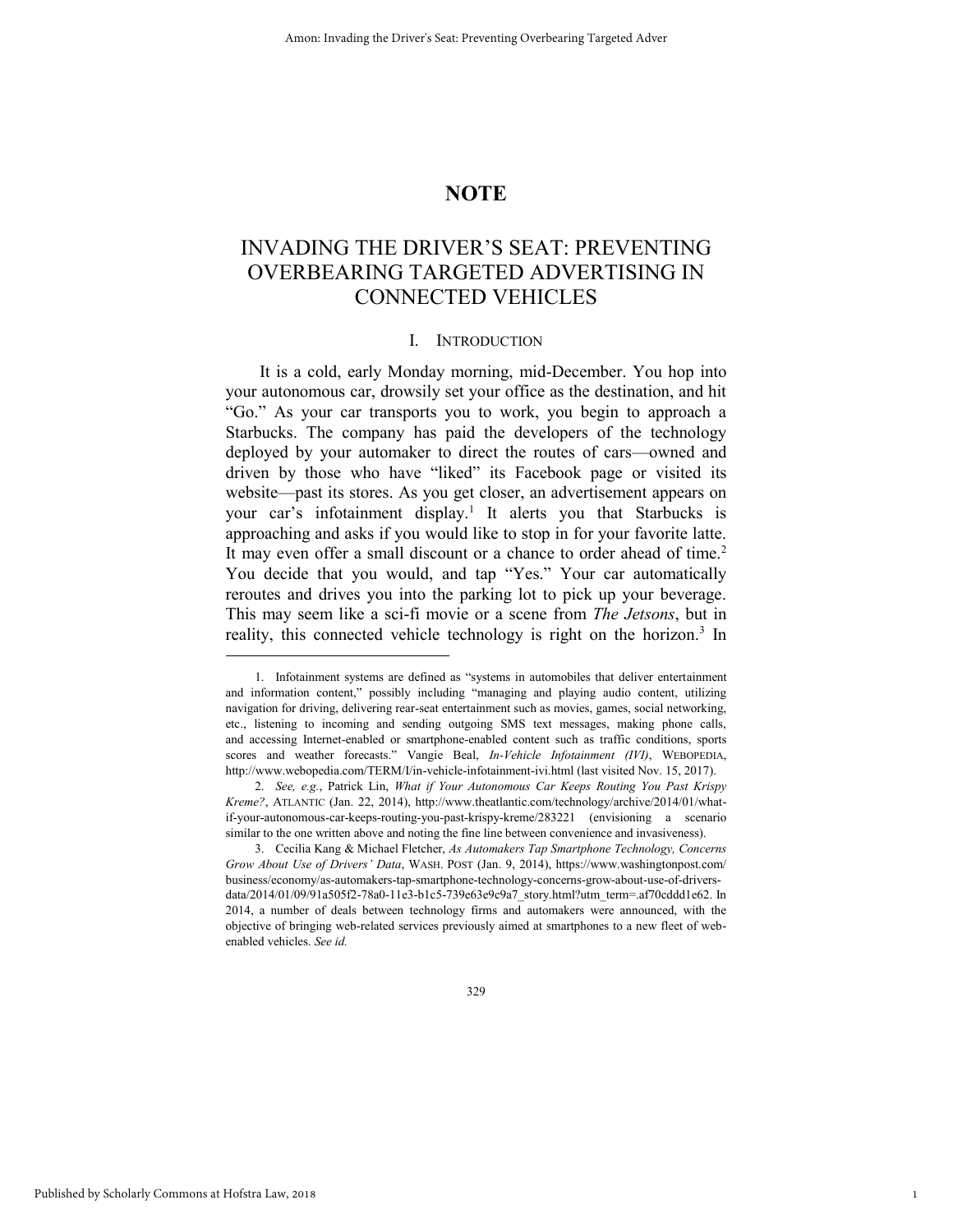fact, estimates suggest that the connected-car market is growing at a rate that is ten times faster than the overall car market.<sup>4</sup> Further, estimates suggest that by 2020—only a few years down the road—there will be upwards of 220 million connected cars on the road worldwide.<sup>5</sup>

In July 2016, multiple public interest groups petitioned the Federal Communications Commission ("FCC"), seeking an emergency stay to prevent automakers from rolling out cars equipped with emerging Vehicle-to-Vehicle ("V2V")<sup>6</sup> technology until the FCC creates formal cybersecurity standards.<sup>7</sup> A large part of this issue revolves around the potential sharing of the communication spectrum that was allocated to the automobile industry in 1999, allowing vehicles to "speak" to each other.<sup>8</sup> This spectrum has, up until this point, been used solely within the automobile industry; however, there is a push now from automakers to open this spectrum to unlicensed Wi-Fi users.<sup>9</sup> Automakers plan to use this spectrum to drastically reduce traffic, accidents, and fatalities,  $10$  but they are also contemplating using the spectrum for numerous other things, such as mobile payments, toll payments, finding parking locations, and chiefly, delivering mobile advertisements.<sup>11</sup> An example of some of these technologies can be seen in plans set forth by executives from automaker Audi, who plan to have a great deal of connected technology in the automobiles they roll out in the near

l

11. Beyoud, *supra* note 7.

<sup>4.</sup> John Greenough, *The 'Connected Car' Is Creating a Massive New Business Opportunity for Auto, Tech, and Telecom Companies*, BUS. INSIDER (Mar. 11, 2015, 5:01 PM), http://www.businessinsider.com/connected-car-statistics-manufacturers-2015-2.

<sup>5.</sup> *Id.*

<sup>6.</sup> V2V technology

lets cars broadcast their position, speed, steering-wheel position, brake status, and other data to other vehicles within a few hundred meters. The other cars can use such information to build a detailed picture of what's unfolding around them, revealing trouble that even the most careful and alert driver, or the best sensor system, would miss or fail to anticipate.

Will Knight, *Car-to-Car Communication: A Simple Wireless Technology Promises to Make Driving Much Safer*, MIT TECH. REV. (2015), https://www.technologyreview.com/s/534981/car-to-carcommunication.

<sup>7.</sup> Lydia Beyoud, *FCC Studying Cybersecurity of Connected Vehicle Tech*, BLOOMBERG L.: COMPUTER TECH. L. REP. (July 28, 2016), https://www.bloomberglaw.com/document/ X7UIMSM4000000?jcsearch=bna%2520A0J8Z3A1W2#jcite.

<sup>8.</sup> *Id.*

<sup>9.</sup> *Id.*

<sup>10.</sup> *See* Dorothy J. Glancy, *Sharing the Road: Smart Transportation Infrastructure*, 41 FORDHAM URB. L.J., 1617, 1619 (2014) (noting that in 2013 there were an estimated 4.8 billion hours wasted in traffic and 5.7 million police-reported vehicle crashes, all of which proponents of V2V technology seek to reduce).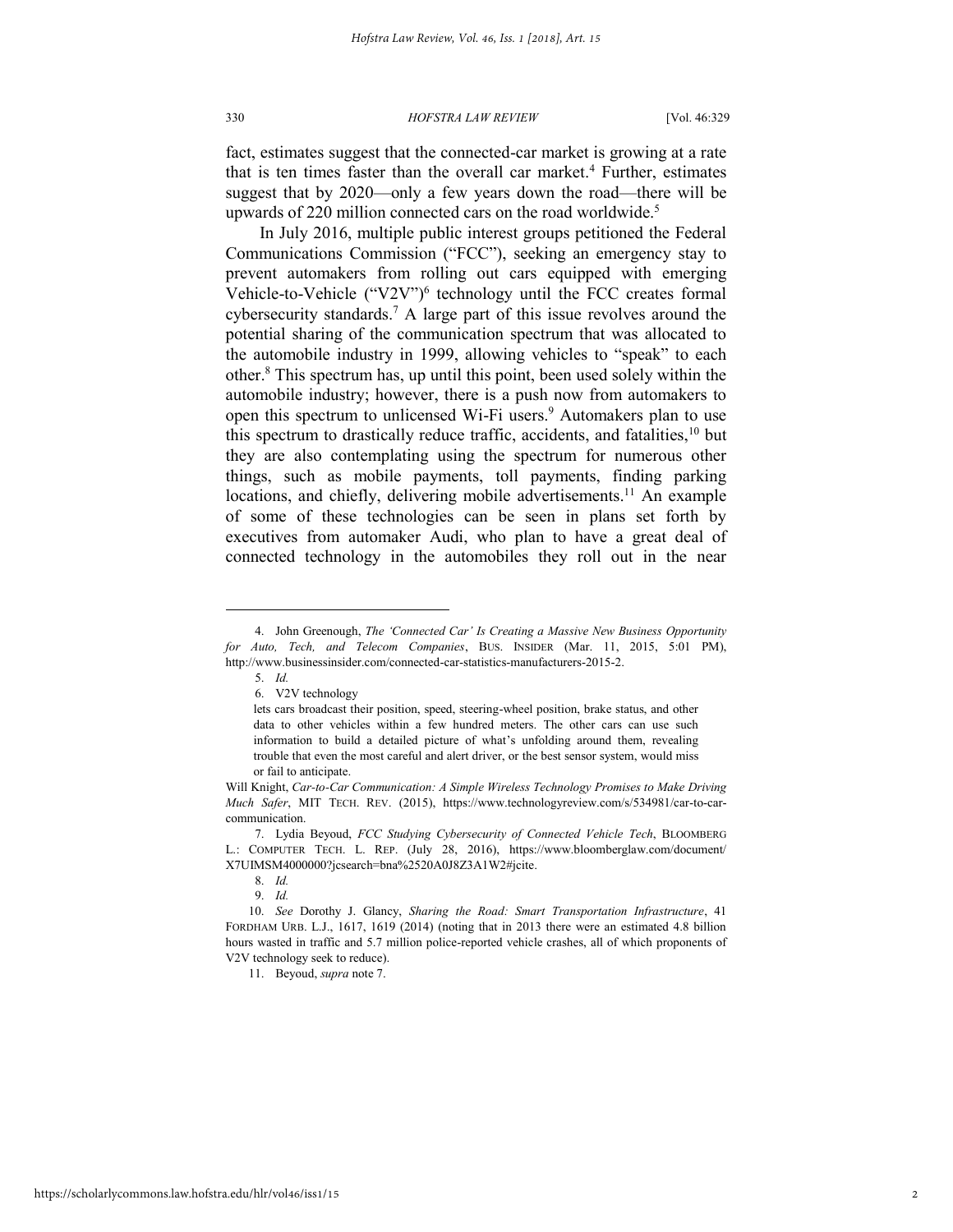future.<sup>12</sup> In connection with their partnership with Google, Audi plans to allow drivers to speak to their infotainment system, with the ability to ask Google to check traffic along the route to their destination, make reservations at restaurants, and even send calendar invites through the Google servers to those that will be joining them for that dinner—all without needing to own a smartphone.<sup>13</sup> They have even gone so far as to plan to install a removable tablet, which passengers will be able to take out of the automobile's dashboard and pass around, with the ability to browse the web, watch videos, read audiobooks, and do anything else that can be done on a normal Internet-connected tablet.<sup>14</sup> While there are fears of the potential for hackers to gain access to this spectrum and possibly cause harm to vehicle operators,<sup>15</sup> there is also apprehension regarding the amount of information capable of being collected by vendors and other entities that will be able to access this spectrum.<sup>16</sup> The collection of this data, and targeting of consumers based on such data, may prove very useful, allowing people to better access the things they want, with a vehicle doubling as a quasi-assistant.<sup>17</sup> However, the line between convenience and invasion of privacy is a very fine one, and while some may enjoy this type of interaction in their daily lives, others may find it extremely invasive, overbearing, or unwanted.<sup>18</sup>

Almost every consumer who has used her computer, phone, or tablet to shop, or even search, for a product online has already been subjected to targeted advertising.<sup>19</sup> For example, one might visit a company's website and look into a product that she has interest in purchasing. Upon logging off that website and onto another one such as

l

17. *See* Lin, *supra* note 2 (noting that in-vehicle ads could be "helpful video clips or images that educate [drivers] about products and solutions [they] truly might be interested in").

18. *See* Greenough, *supra* note 4 (estimating that of the roughly 220 million connected vehicles that are expected to be on the road by 2020, consumers will activate Internet-connected technology services in just 88 million).

19. Stephanie A. Kuhlmann, *Do Not Track Me Online: The Logistical Struggles over the Right "To Be Let Alone" Online*, 22 DEPAUL J. ART, TECH. & INTELL. PROP. L. 229, 235-36 (2011).

<sup>12.</sup> Kang & Fletcher, *supra* note 3.

<sup>13.</sup> *Id.*

<sup>14.</sup> *Id.* The laws regarding the collection of data from connected vehicles are vague. *See id*. This has led to numerous questions, including what ways law enforcement will be able to use this data, whether hackers will be able to get into these collections of data, and how Google or other sites will be stopped from tracking drivers in hopes of selling targeted advertisements. *Id.*

<sup>15.</sup> *See Public Service Announcement, Motor Vehicles Increasingly Vulnerable to Remote Exploits*, FED. BUREAU INVESTIGATION (Mar. 17, 2016), https://www.ic3.gov/media/2016/ 160317.aspx (warning of the dangers of potential hacking efforts into connected vehicle systems and giving examples such as shutting down the engine, disabling brakes, and steering the car while it is traveling at very low speeds).

<sup>16.</sup> *Id.*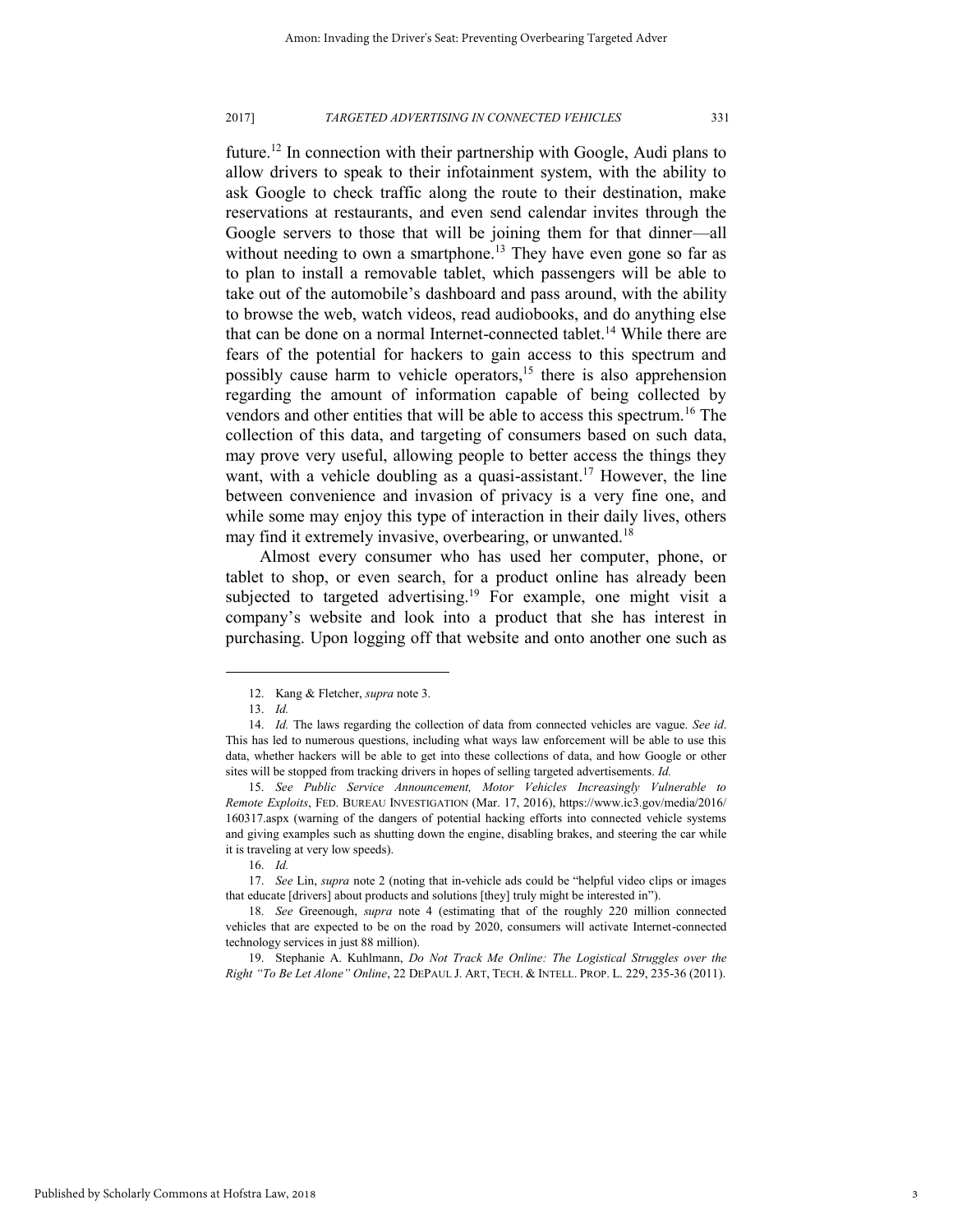Google or Facebook, that user will almost certainly see advertisements on the page, pushing that very same product for which she had just shopped.<sup>20</sup> This is the result of "cookies."<sup>21</sup> Cookies allow companies to gather personal information including, but not limited to, names, addresses, telephone numbers, and email addresses, as well as a person's interests, which can be gathered from their browsing tendencies, products viewed and bought, and social media posts and actions.<sup>22</sup> Once collected, this data may be used by that company, or possibly sold to other companies or third parties called "data brokers," who collect, store, and sell consumer information.<sup>23</sup> The breadth of data collected and stored by these companies, collected only from Internet activity, is so immense that even social security numbers can be obtained, without the consumer ever having any idea. $24$  The profile that is created on anyone who uses the Internet, which can be accessed by so many companies, is already tremendous.<sup>25</sup> Adding more data such as geographic data, driving patterns, oft-visited locations, music, and radio preferences to that profile will allow vendors to be even more specific and accurate in their targeting of consumers.<sup>26</sup> There is also the distinct possibility that with the power of this extremely expansive data, vendors will feel confident enough to pay developers to have consumers routed past their store whenever the route is comparable to other available routes,

<sup>20.</sup> *See, e.g.*, Craig Timberg, *Brokers Use 'Billions' of Data Points to Profile Americans*, WASH. POST (May 27, 2014), https://www.washingtonpost.com/business/technology/brokers-usebillions-of-data-points-to-profile-americans/2014/05/27/b4207b96-e5b2-11e3-a86b-362fd5443d19 \_story.html.

<sup>21.</sup> Kuhlmann, *supra* note 19, at 235. Cookies are small files automatically sent by web servers to your computer when you visit a website. *Cookies*, NETLINGO, http://www.netlingo.com/ word/cookies.php (last visited Nov. 15, 2017). They are stored as text files on a computer's hard drive, and can be accessed by web servers when websites are revisited. *Id.*

<sup>22.</sup> *See* Eugene E. Hutchinson, Note, *Keeping Your Personal Information Personal: Trouble for the Modern Consumer*, 43 HOFSTRA L. REV. 1151, 1153-54 (2015).

<sup>23.</sup> *Id.* at 1155.

<sup>24.</sup> Joel Stein, *Data Mining: How Companies Now Know Everything About You*, TIME (Mar. 10, 2011), http://content.time.com/time/magazine/article/0,9171,2058205,00.html. A reporter from *Time* gave his name and e-mail address to the CEO of a data broker, who was able to recite his Social Security number less than three hours later. *Id.* From other websites, the reporter was able to find what his online profile believed to be his age, interests, level of education, income, location, and marital status. *Id.*

<sup>25.</sup> *See id.* (examining the sheer depth and accuracy of information gathered and stored by numerous websites).

<sup>26.</sup> *See* Kang & Fletcher, *supra* note 3. Consumer advocate Jeffrey Chester believes that the focus of modern day advertising is to get "hyper-local data to target consumers on a much more invasive level." *Id.*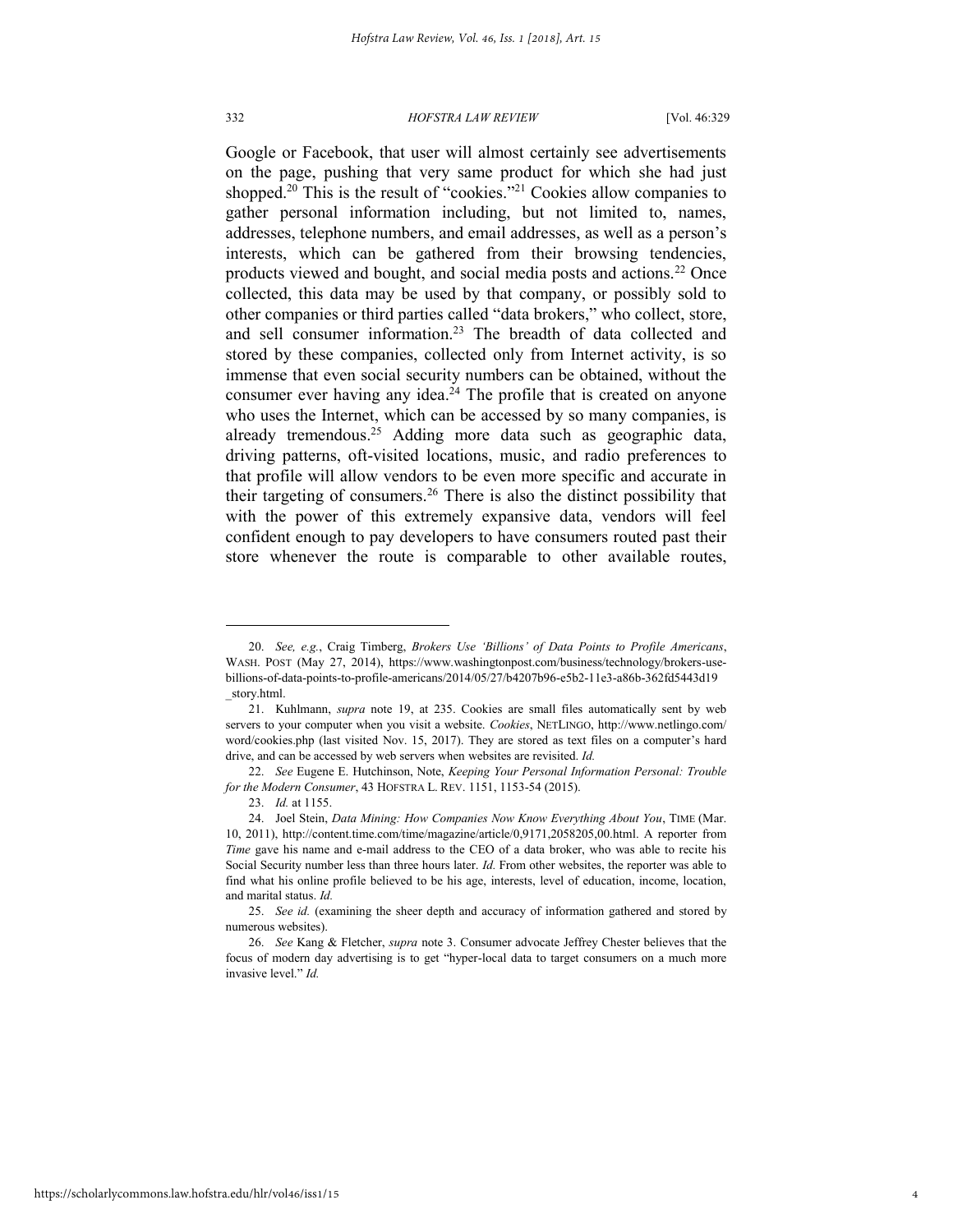creating the scenario discussed at the beginning of this Note<sup>27</sup> and by other concerned advocates.<sup>28</sup>

Part II of this Note introduces and provides background about the various technologies emerging within the automobile industry, focusing specifically on those that are connected vehicle technologies.<sup>29</sup> It also examines electronic data collection on a macro level, focusing on rights to privacy and current consumer protections.<sup>30</sup> Part III delves into the legal issue that arises out of the intersection between technologies emerging in the auto industry, data collection, and targeted advertising in the connected vehicle arena.<sup>31</sup> Finally, Part IV introduces a novel solution to this issue, which is aimed at protecting the privacy rights of consumers, allowing for total control over data collected from them, and for advertisements delivered to them in their vehicles.<sup>32</sup> The alternatives proposed in Part IV also aim to ensure that this technology, which can and should be extremely useful in creating a safer, faster, and more convenient traveling experience, does not get abused by vendors and become a nuisance that is unwanted by the average consumer.<sup>33</sup>

## II. DATA DRIVE: EMERGING AUTOMOBILE TECHNOLOGIES AND DATA COLLECTION IN A CONNECTED WORLD

As technology continues to advance in the modern age, vehicles are becoming smarter and more sophisticated machines, capable of interacting with each other and with the Internet.<sup>34</sup> At the same time, the ability for companies to track consumer behavior on the Internet has become extremely prevalent and led to the companies using and sharing this information to build extensive profiles on those consumers.<sup>35</sup> The

<sup>27.</sup> *See supra* note 2 and accompanying text.

<sup>28.</sup> Kang & Fletcher, *supra* note 3. Consumer advocate Jeffrey Chester envisions a day when Best Buy or McDonald's advertisements will be "served up to drivers just when they are blocks from the nearest store," and he wonders "[a]t what point does someone get a chance to make a decision not to be tracked where [she goes], and [doesn't], where [she] bank[s] and buy[s] things." *Id.*

<sup>29.</sup> *See infra* Part II.

<sup>30.</sup> *See infra* Part II.

<sup>31.</sup> *See infra* Part III.

<sup>32.</sup> *See infra* Part IV.

<sup>33.</sup> *See infra* Part IV.

<sup>34.</sup> *See* William J. Kohler & Alex Colbert-Taylor, *Current Law and Potential Legal Issues Pertaining to Automated, Autonomous and Connected Vehicles*, 31 SANTA CLARA HIGH TECH. L.J. 99, 102-03 (2015) (explaining the automated and connected vehicle technologies emerging today).

<sup>35.</sup> Edith Ramirez, *The Secret Eyes Watching You Shop*, CNN, http://www.cnn.com/2014/05/30/opinion/ramirez-data-brokers-ftc (last updated May 30, 2014, 10:35 AM) ("Data brokers scoop up the digital breadcrumbs we leave as we shop in stores and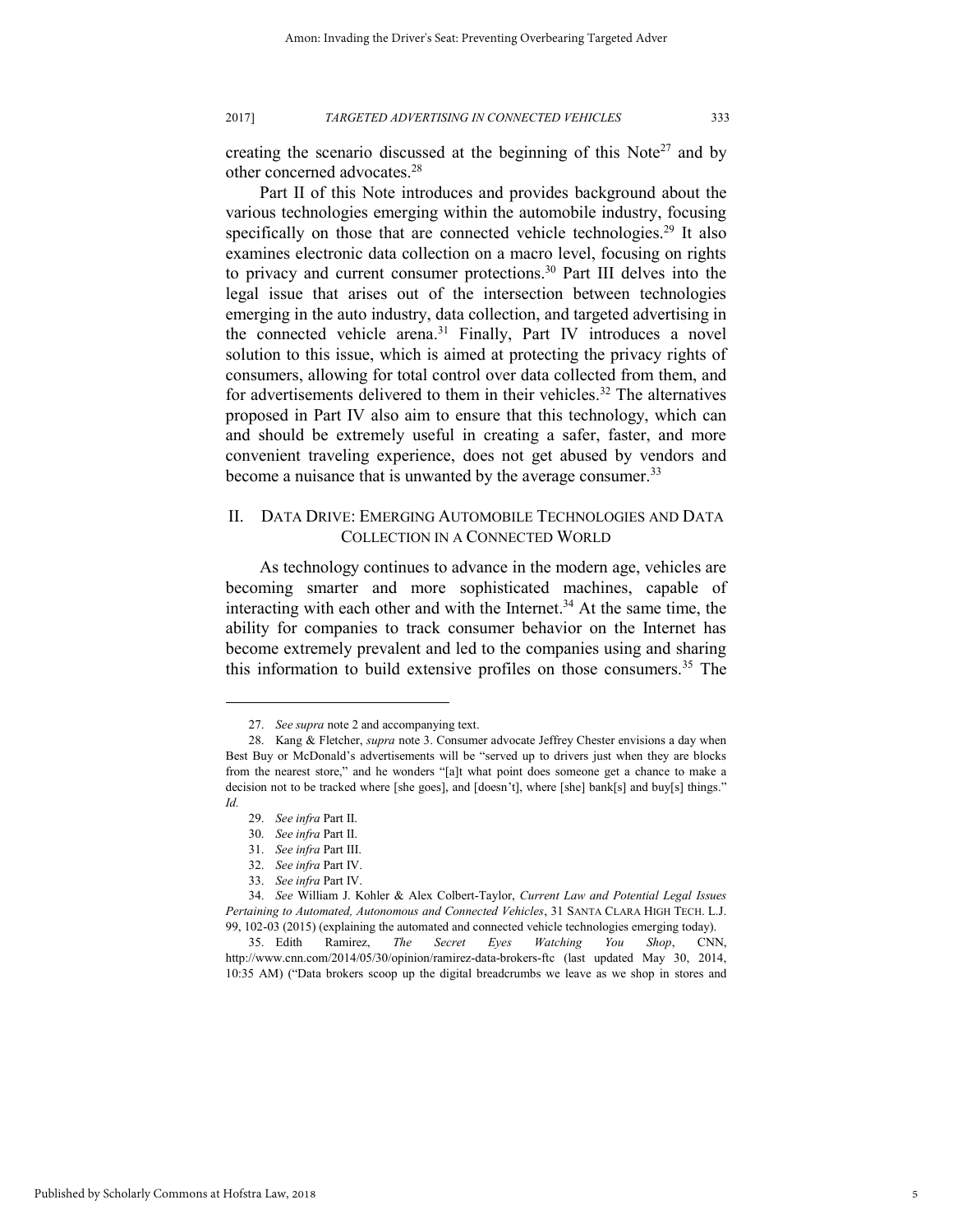rapid advancement of both these technologies puts them on a path toward inevitable interaction, where vendors will be able to track and target drivers in their connected vehicles.<sup>36</sup>

## *A. Connected Vehicle Technology*

In order for vehicles to communicate, connect, and eventually become more automated, automakers have been studying and developing "connected vehicle solutions."<sup>37</sup> Connected vehicle solutions "use wireless technologies to communicate in real time from . . . [V2V] and from Vehicle-to-Infrastructure . . . and vice versa."<sup>38</sup> These V2V and Vehicle-to-Infrastructure ("V2I") communications serve multiple purposes, but their main benefit is safety.<sup>39</sup> In fact, the U.S. Department of Transportation has estimated that as many as eighty percent of accidents, not including those where the driver is impaired, could be prevented or mitigated by connected vehicle technologies.<sup>40</sup> Both V2V and V2I communications deploy complex technologies in order to allow vehicles and their drivers to be better prepared and better protected while on the road.<sup>41</sup>

In addition to these "Connected Vehicle Safety Systems," there has also been tremendous growth in a set of applications designed to enhance vehicle efficiency.<sup>42</sup> These technologies are called "Connected Vehicle Mobility Applications."<sup>43</sup> This set of technologies is much broader and more homogenous than connected vehicle safety technologies, but offers a number of potential uses and benefits beyond those provided by the former.<sup>44</sup> The applications will generally use the

online, and apply 'big data' analytical tools to predict where we're going, what we'll buy, and what we'll do—sometimes even before we know ourselves what we'll buy next.").

<sup>36.</sup> *See* Loren Hillberg, *Why the Connected Car Will Surpass All Other IoT Initiatives (and Four Opportunities for Advertisers)*, ADAGE (Sept. 24, 2015), http://adage.com/article/ digitalnext/connected-car-dwarfs-iot-initiatives/300517.

<sup>37.</sup> *See* Kohler & Colbert-Taylor, *supra* note 34, at 103.

<sup>38.</sup> KPMG & CTR. FOR AUTOMATIVE RES., SELF-DRIVING CARS: THE NEXT REVOLUTION 12 (2012), https://assets.kpmg.com/content/dam/kpmg/pdf/2015/07/self-driving-carsnext-revolution.pdf.

<sup>39.</sup> Kohler & Colbert-Taylor, *supra* note 34, at 108-09; *see* Glancy, *supra* note 10, at 1626- 29 (describing V2V and V2I technologies as "connected vehicle safety systems," which many hope will soon be requirements on new vehicles, with an aim at "enable[ing] future vehicles to share the road with greater safety and efficiency").

<sup>40.</sup> KPMG & CTR. FOR AUTOMATIVE RES., *supra* note 38, at 12.

<sup>41.</sup> *See* Glancy, *supra* note 10, at 1627-35 (providing an in-depth, technical discussion of the development and purpose of these connected vehicle technologies).

<sup>42.</sup> *Id.* at 1621-22.

<sup>43.</sup> *Id.* at 1636.

<sup>44.</sup> *Id.*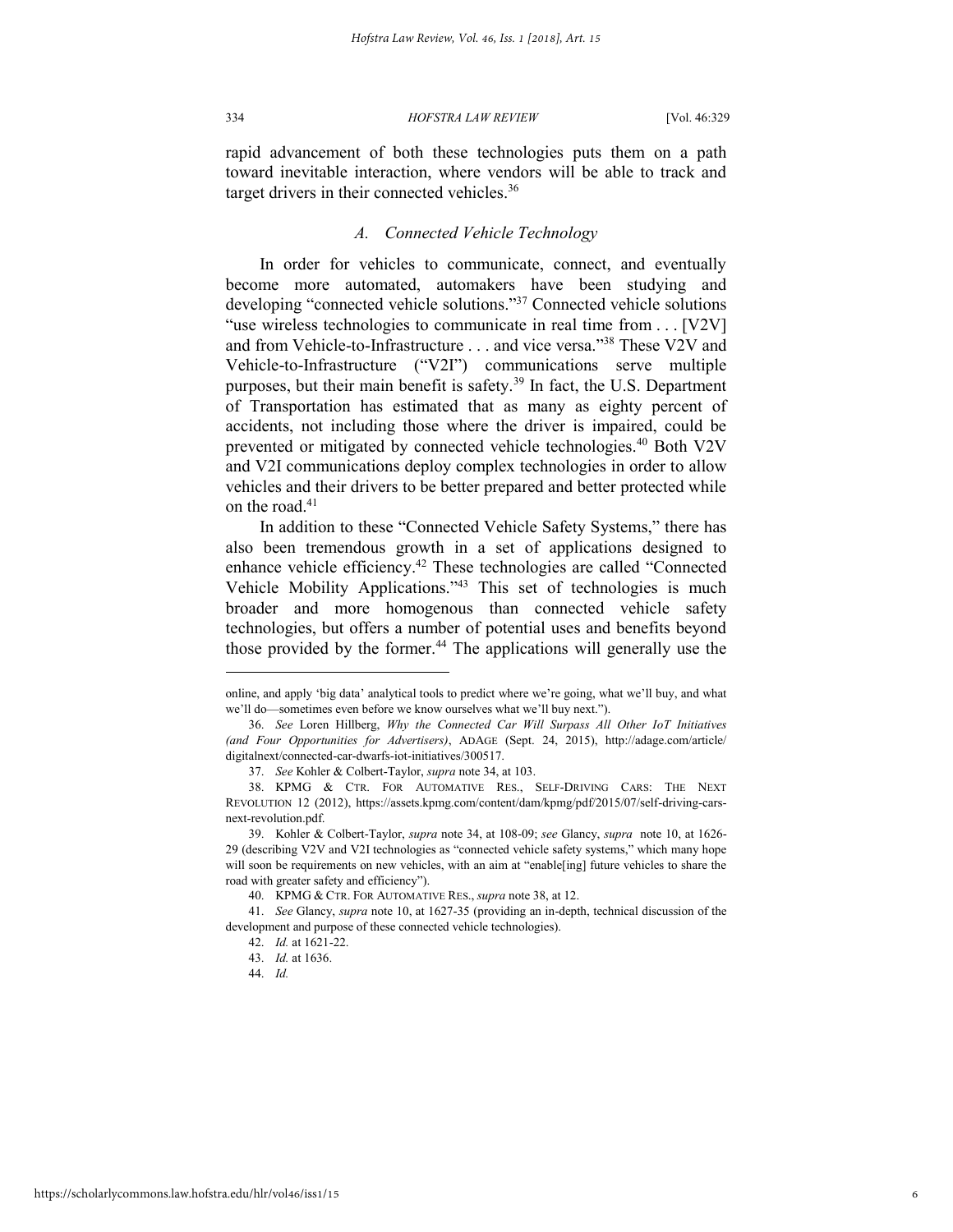Internet (in connected vehicles) or even cellular data (via connected smartphones) in order to transmit data to be used in monitoring vehicle status, providing navigation assistance, and for infotainment purposes.<sup>45</sup> It is these applications, which, as automobiles continue to become more connected and tech companies become more involved, will threaten the privacy of drivers' data.<sup>46</sup>

1. Vehicle-to-Vehicle Communications

Automobiles equipped with V2V communication technology are already deployed on roads.<sup>47</sup> The main purpose of V2V technology is crash avoidance.<sup>48</sup> The technology works via communications between nearby vehicles, which are transmitted through a communications spectrum.<sup>49</sup> An example of this technology at work might be a warning being provided to *Driver A* that a vehicle up ahead is braking, and therefore she should slow down, or that a vehicle hidden from the view of *Driver A* may be approaching, otherwise unexpectedly.<sup>50</sup> Many automakers are moving towards installing these technologies in the automobile during production, but drivers of older cars can also have one of a few different types of aftermarket V2V devices installed in their vehicles.<sup>51</sup>

In the late 1990s, the FCC allocated a portion of a wireless communications spectrum to the automobile industry, in order to allow for Dedicated Short Range Communications ("DSRC") between

<sup>45.</sup> *Id.* at 1628.

<sup>46.</sup> *Id.* at 1657-60.

<sup>47.</sup> *Id.* at 1628.

<sup>48.</sup> U.S. DEP'T OF TRANSP., VEHICLE-TO-VEHICLE COMMUNICATION: SAFETY PILOT MODEL TECHNICAL FACT SHEET 1 (2012), http://www.safercar.gov/staticfiles/safercar/connected/ Technical\_Fact\_Sheet-Model\_ Deployment. pdf.

<sup>49.</sup> *Id.*

<sup>50.</sup> *Id.* at 2.

<sup>51.</sup> NAT'L HIGHWAY TRAFFIC SAFETY ASS'N, U.S. DEP'T OF TRANSP., DOT HS 812 014, VEHICLE-TO-VEHICLE COMMUNICATIONS: READINESS OF V2V TECHNOLOGY FOR APPLICATION 29 (2014). "OEM," or "original equipment manufacturer" devices are those installed in the vehicle by the manufacturer during production. *Id.* These integrated systems connect to the vehicle's data bus, and can use the precise data from within the car to create safety messages. *Id.* It can also potentially allow for the car to act in a crash scenario, perhaps by tightening seatbelts. *Id.* There are also three types of aftermarket devices: "VAD," "ASD," and "RSD." *Id.* at 29-30. The "Vehicle Awareness Device" is the simplest design, and sends safety messages to other cars, but cannot provide any warnings to the driver of the vehicle it is installed in. *Id.* at 30. The "Aftermarket Safety Device" is similar to the VAD, but also has the ability to receive safety messages, and provide audio warnings to the driver. *Id.* Finally, the "Retrofit Safety Device" is the most complex aftermarket device. *Id.* It connects to the vehicle and receives information from the data bus, which allows for more sophisticated applications, and an experience similar to an OEM integrated system. *Id.* at 30-31.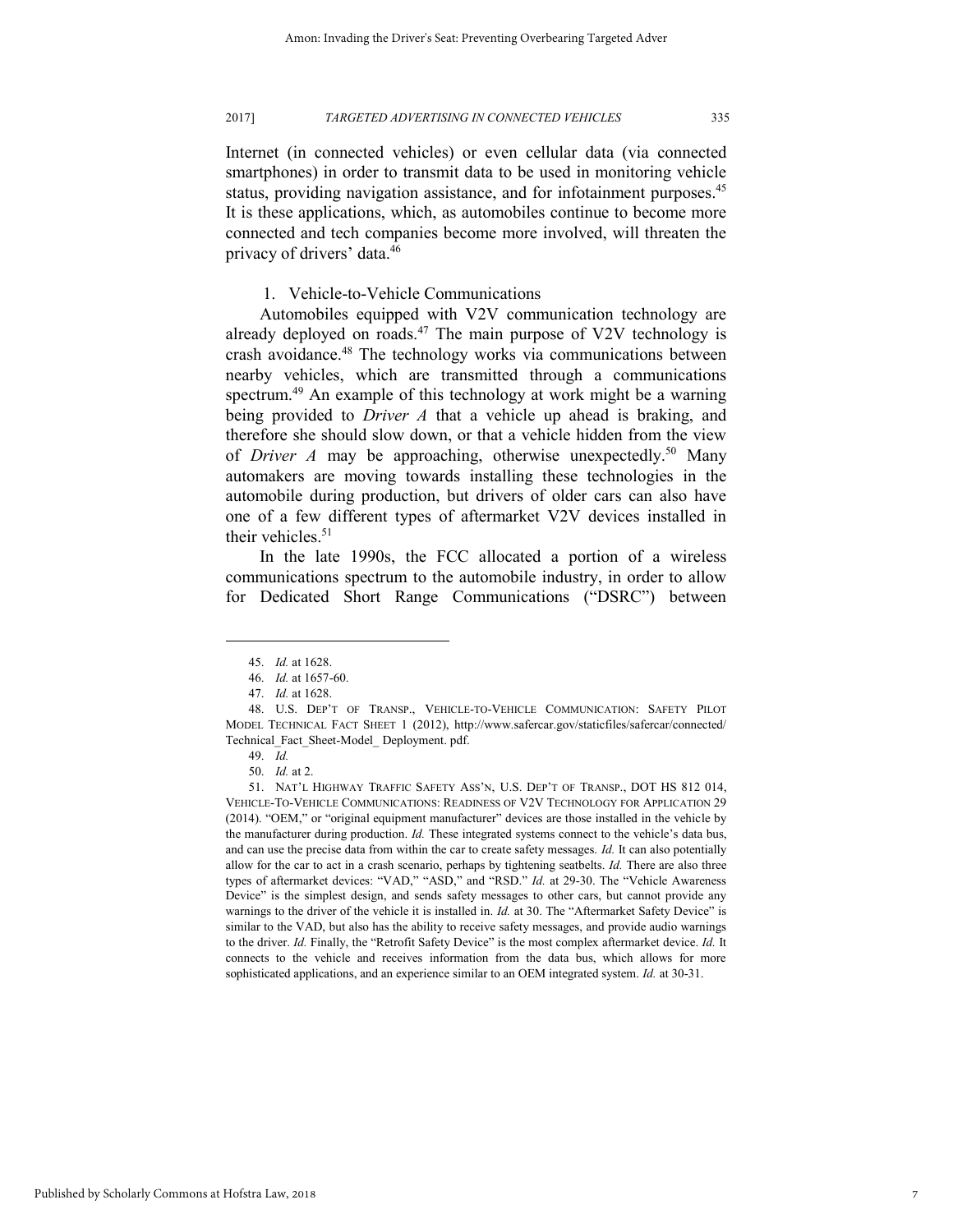vehicles.<sup>52</sup> The FCC dedicated 75 MHz of the spectrum at 5.850-5.923 GHz, to be used solely for these short range communications.<sup>53</sup> In 2003, the FCC finalized the licensing of that spectrum, and created rules as to how it could be used, and by whom.<sup>54</sup> DSRC technology utilizes radio waves to allow vehicles to interact with each other and with infrastructure though this spectrum.<sup>55</sup> They are indeed confined to short distances, with a capacity to be sent and received only from within 100 yards.<sup>56</sup> The FCC and U.S. Department of Transportation envisioned a dedication of this new spectrum allocation to the development of advanced crash avoidance systems and other safety applications, and connected vehicle safety systems have accomplished just that.<sup>57</sup>

Using omnidirectional radio signals, vehicles with V2V technology can communicate with, and "see," nearby vehicles, with a 360 degree radius of coverage.<sup>58</sup> This allows vehicles to rely on more than just their own sensors and provides the ability to determine the direction, speed, and operational status of surrounding vehicles—even if they are out of sight of the driver of that car.<sup>59</sup> Thus, operators of vehicles with V2V technology may be provided with warnings to help them avoid a number of different "crash scenarios."<sup>60</sup> For example, this technology, if all involved cars are equipped with it, would allow drivers to avoid rear-end collisions, potential lane-change dangers, and blind intersection collisions.<sup>61</sup> There are multiple safety applications that the National Highway Traffic Safety Association ("NHTSA") felt could not be replicated by any other technology in existence at the time V2V was introduced, such as left-turn assistance (warning a driver not to make a left-turn across oncoming traffic when the approaching car is traveling

59. *Id.*

<sup>52.</sup> Beyoud, *supra* note 7.

<sup>53.</sup> Glancy, *supra* note 10, at 1629.

<sup>54.</sup> Press Release, U.S. Dep't of Transp., FCC Licensing Decision Will Help Advance Safe Transportation (Dec. 17, 2003) (on file with the *Hofstra Law Review*).

<sup>55.</sup> KPMG & CTR. FOR AUTOMATIVE RES., *supra* note 38, at 12.

<sup>56.</sup> Press Release, U.S. Dep't of Transp., *supra* note 54.

<sup>57.</sup> *Id.*; *see* Glancy, *supra* note 10, at 1628-32.

<sup>58.</sup> NAT'L HIGHWAY TRAFFIC SAFETY ASS'N, *supra* note 51, at 25.

<sup>60.</sup> *Id.* at 26.

<sup>61.</sup> *Id.* at 26-28. More specifically, if a car is travelling behind another, and the front car begins to decelerate, the second car will receive a communication indicating that, and will warn the driver to brake as well. *Id.* at 28. This same sequence can apply with stopped vehicles in the path of a car, which cannot be seen by a driver because something obstructs her view. *Id.* It can also apply when a car is about to depart its lane and come into the lane of another car, or when a driver wants to change lanes to pass a slower moving vehicle, and cannot see that another car is approaching and will be in the car's path. *Id.* Finally, it can apply when two cars are approaching the same intersection, but neither driver can see the other vehicle. *Id.* at 26-27.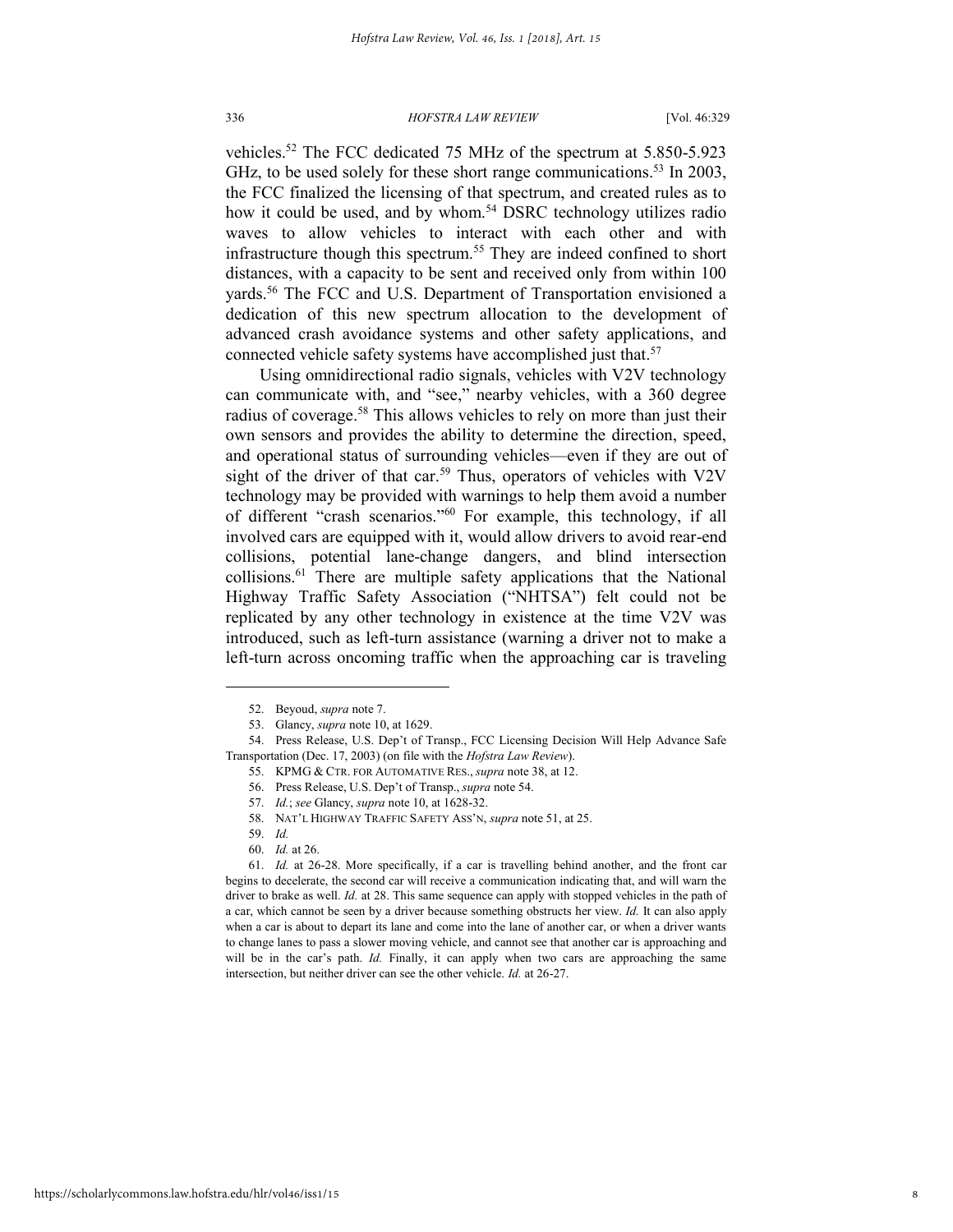too quickly, or about to blow through a stop sign or red light), intersection alerts (alerting a driver that it may not be safe to enter an intersection when there is a high likelihood of a collision), and emergency electronic brake light (warning a driver if another V2V enabled vehicle is decelerating rapidly up ahead, which might not be visible to the driver due to obstructions like trucks, rain, or fog).<sup>62</sup> Further, V2V systems are not subject to any limitations or constraints created by weather conditions, light, or even the cleanliness of the vehicle.<sup>63</sup> Essentially, once enabled by most or all vehicles on the road, they will reduce accidents drastically, by warning drivers of any situation where a collision is likely to occur without some action taken by the driver to avoid it.<sup>64</sup>

## 2. Vehicle-to-Infrastructure and Vehicle-to-Everything

V2I communications technology "involves the exchange of safety and operational data between vehicles and elements of the transportation infrastructure." <sup>65</sup> This technology allows cars, trucks, mass transit vehicles, and emergency vehicles to interact with various elements of traffic infrastructure, such as traffic lights, which will allow for greater notice of impending danger, and thus, fewer accidents.<sup>66</sup>

Although V2I communications have a primary goal of preventing motor vehicle crashes, there is also an aim towards "enabling a wide range of mobility and environmental benefits."<sup>67</sup> The NHTSA has identified, studied, and evaluated many different types of "road side equipment" ("RSE"), which would be able to communicate with vehicles via DSRC signals.<sup>68</sup> During their "Safety Pilot Model Deployment," the NHTSA located the RSE around other infrastructure elements such as traffic lights and road signs, and used the RSE for applications related to signal phasing and timing, as well as approaching curves and curve speed warnings.<sup>69</sup> Designed to complement V2V communications, V2I communications are meant to address a number of

l

69. *Id.*

<sup>62.</sup> *Id.* at 25-28. Technologies available, before V2V was introduced, include vehicle-resident cameras and other sensors used to detect very nearby surroundings (for example, back-up assistance sensors). *See id.* at 26.

<sup>63.</sup> *Id.*

<sup>64.</sup> *Id.*

<sup>65.</sup> U.S. DEP'T OF TRANSP., VEHICLE-TO-INFRASTRUCTURE (V2I) PROGRAM 1 (2016), http://www.its.dot.gov/factsheets/pdf/JPO-17-442-V2I-Program.pdf.

<sup>66.</sup> *Id.*

<sup>67.</sup> NAT'L HIGHWAY TRAFFIC SAFETY ASS'N, *supra* note 51, at 32.

<sup>68.</sup> *Id.*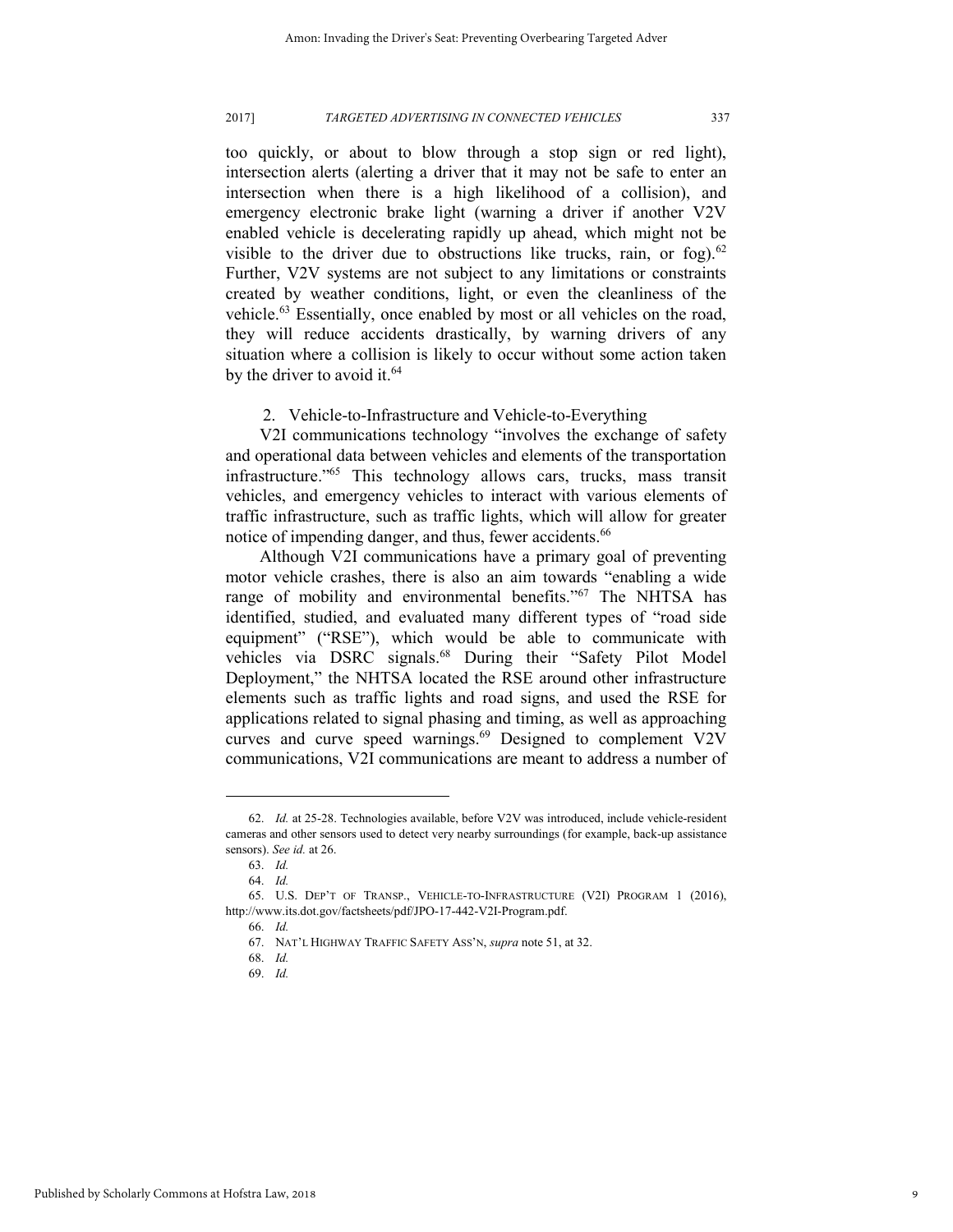crash scenarios that cannot be addressed by the former, including warnings of upcoming red lights and the potential for drivers to blow through them based on their distance from the intersection and vehicle speed; warnings to drivers that they are traveling at an excess speed when approaching a curve in the road; stop sign assistance (alerting drivers not to enter a stop-sign controlled intersection when it is unsafe to do so, or that they are traveling too fast and are in danger of speeding through the stop sign); alerts to drivers when they are nearing a reduced speed zone (like a work zone) to slow down, change lanes, or brake completely; weather information and alerts about approaching hazardous conditions; railroad crossing warnings; and oversize vehicle warnings, which would be delivered to trucks exceeding height or weight limits on a certain road, alerting them to take an alternate route.<sup>70</sup> Further, the NHTSA included in its Safety Pilot Model Deployment some V2I communications that have the ability to interact with and alter the infrastructure itself.<sup>71</sup> For example, traffic signals could be set to prioritize approaching emergency vehicles by illuminating a sign to warn drivers at an intersection that an emergency vehicle is approaching, or turn lights to red to avoid a collision with an approaching emergency vehicle.<sup>72</sup> Once adoption of V2V and V2I technologies becomes more widespread, the goal of increased safety and reduced vehicle collisions will become more and more reachable.<sup>73</sup>

In addition to the automobile-centric technological applications offered by V2V and V2I communications, there are "Vehicle-to-a" ("V2X") communication applications.<sup>74</sup> V2X is a catch-all, which encompasses all communications between vehicles and other vehicles, infrastructure, and other systems, such as mobile devices.<sup>75</sup> Examples of this technology include the applications previously mentioned, but can also include vehicles interacting with their surroundings.<sup>76</sup> One example of this type of interaction would be an alert when public parking is available near a connected car engaging in V2X communications.<sup>77</sup>

l

77. *Id.*

<sup>70.</sup> *Id.* at 32-33.

<sup>71.</sup> *Id.* at 9.

<sup>72.</sup> *Id.*

<sup>73.</sup> *See id.* at 15 (summarizing the NHTSA's belief that "the greatest gains in highway safety in coming years will result from broad-scale application of crash avoidance technologies").

<sup>74.</sup> Glancy, *supra* note 10, at 1627.

<sup>75.</sup> *Id.*; *see* SIEMENS, VEHICLE-TO-X (V2X) COMMUNICATION TECHNOLOGY (2015), https://www.mobility.siemens.com/mobility/global/SiteCollectionDocuments/en/roadsolutions/urba n /trends/siemens-vehicle-to-x-communication-technology-infographic.pdf.

<sup>76.</sup> *See* SIEMENS, *supra* note 75 (providing examples of such interactions).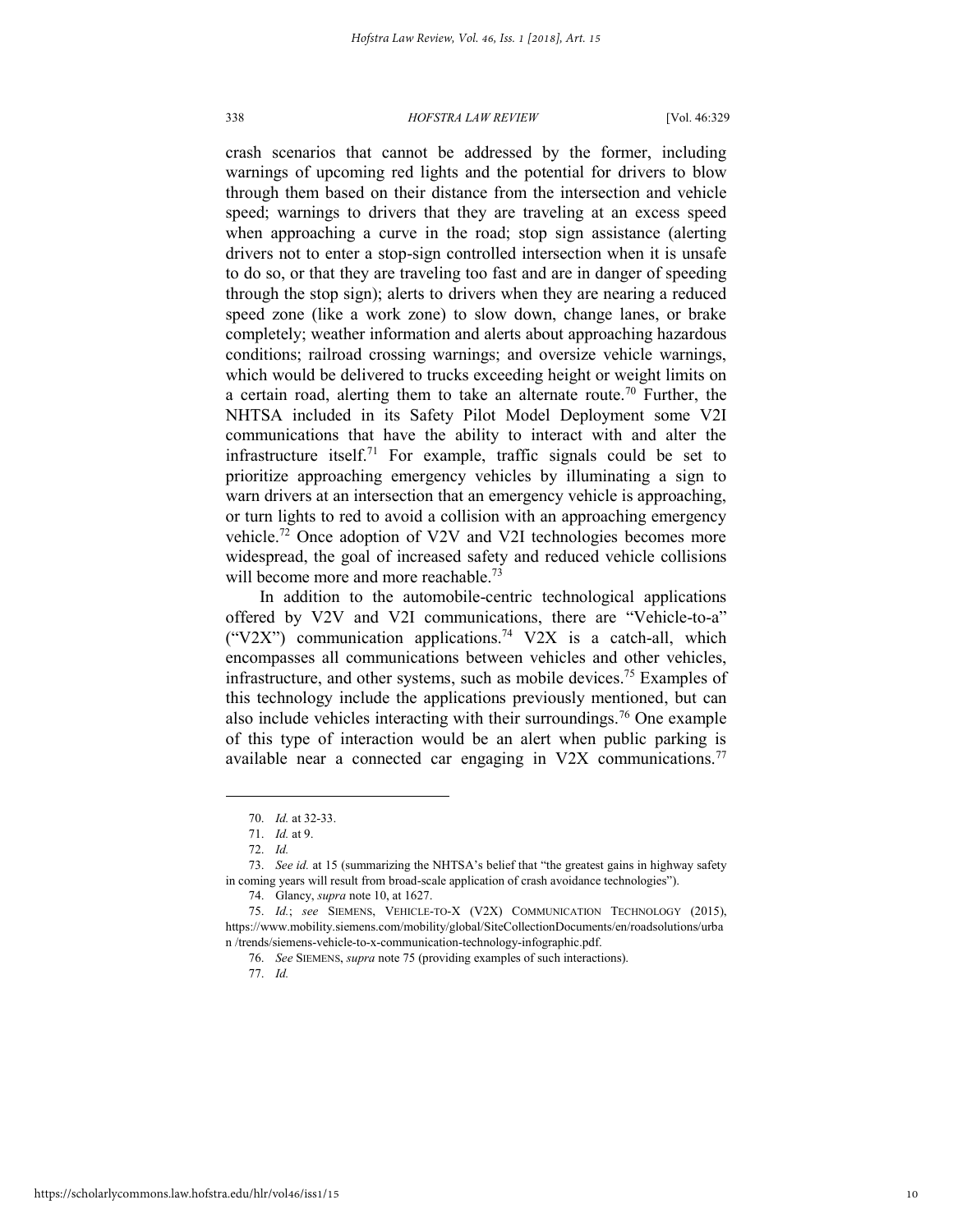These types of systems could also be utilized by motorcyclists, bicyclists, pedestrians, and those using wheelchairs or other mobility devices, allowing their presence to be detected by vehicles utilizing communications technology.<sup>78</sup> For example, numerous tech companies are developing smartphone applications, which will allow those who are not inside of an automobile to benefit from the increased protection provided by these technologies.<sup>79</sup> One such example is an initiative started by Savari, a software company who has been sponsored by the U.S. Department of Transportation, which aims to make bicyclists and pedestrians "active participants in the V2X landscape, especially in Smart City scenarios."<sup>80</sup> Its system would connect pedestrians and bicyclists to vehicles and infrastructure, such as traffic lights, through an application on their smartphone. $81$  Using this connection, there would be warnings provided to drivers in vehicles approaching an intersection where a pedestrian, perhaps distracted, has entered the road in violation of a do-not-cross sign, or in an unmarked area.<sup>82</sup> Further, using the "SmartCross" phone application, pedestrians will be able to communicate with traffic signals, allowing them to request a walking phase, receive a notification when it is safe to cross, and make certain that the walking phase stays in effect until they have made it all the way across the street. $83$  Beyond expanded safety applications, V2X communications will also offer drivers mobility applications, such as city information, which will provide drivers with information about their physical surroundings.<sup>84</sup>

3. Connected Vehicle Mobility Applications

In contrast with the numerous safety applications discussed above, Connected Vehicle Mobility Applications aim to increase convenience, information, and entertainment, by providing an "interconnected, datarich travel environment."<sup>85</sup> These types of programs are available today,

<sup>78.</sup> Glancy, *supra* note 10, at 1631-32; SAVARI NETWORKS, V2X APPLICATIONS OVERVIEW (2016), http://www.savarinetworks.dreamhosters.com/wp-content/uploads/2016/05/Savari-V2PApp s-DataSheet-FINALMay2016.pdf.

<sup>79.</sup> Glancy, *supra* note 10, at 1631-32.

<sup>80.</sup> SAVARI NETWORKS, *supra* note 78.

<sup>81.</sup> *Id.*

<sup>82.</sup> *Id.*

<sup>83.</sup> *Id.* In assuring that the signal does not change until the pedestrian has crossed the street fully, extra protection will be provided to those who are mobility impaired or visually impaired. *Id.* 

<sup>84.</sup> *See* SIEMENS, *supra* note 75 (providing a visualization of the numerous potential V2V, V2I, and V2X applications which could be utilized on city streets).

<sup>85.</sup> CHRISTOPHER HILL, MODULE 13: CONNECTED VEHICLES (2013), http://www.pcb.its.dot.gov/eprimer/documents/module13.pdf; *see* Glancy, *supra* note 10, at 1636-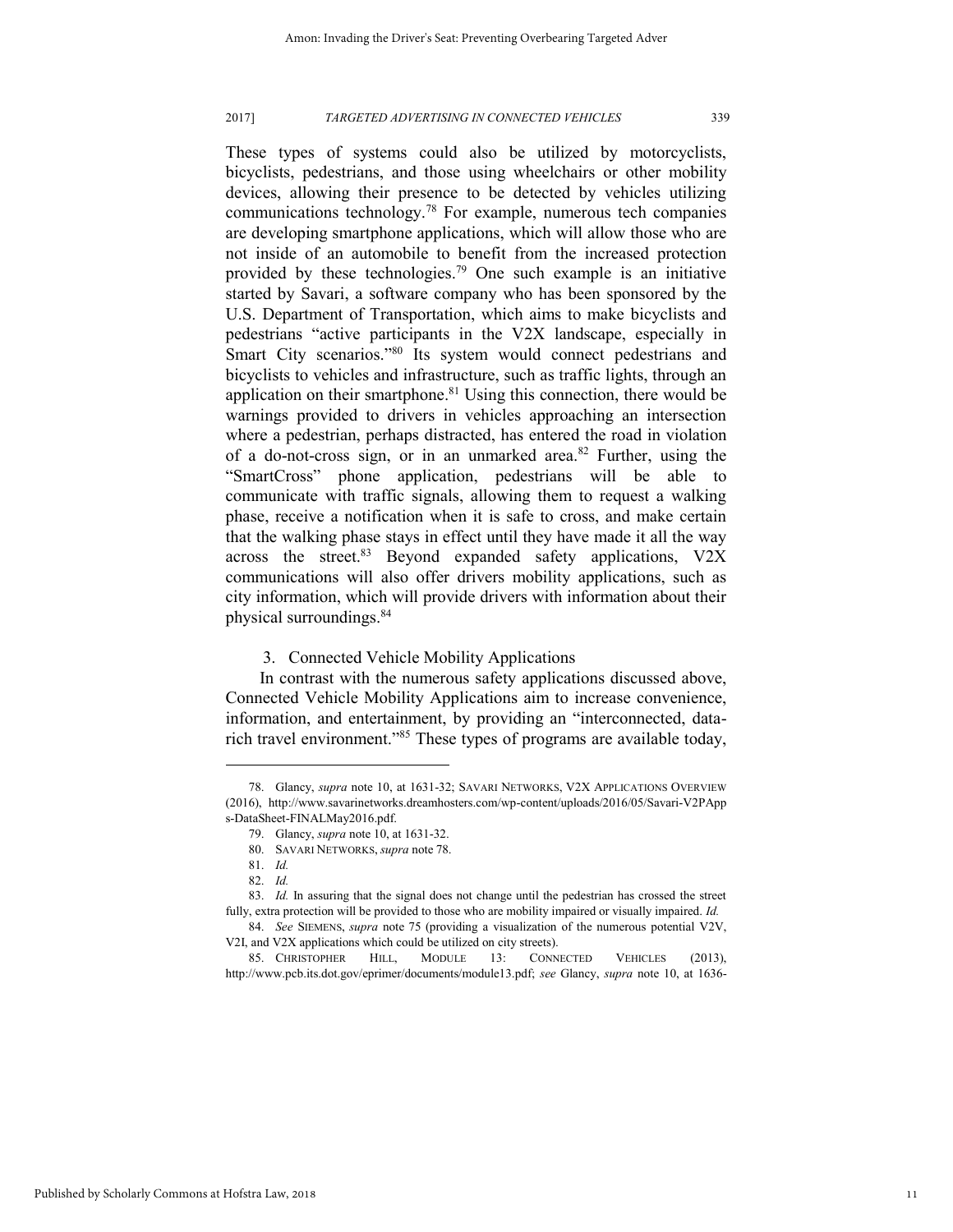predominantly through the use of smartphones that can connect to a vehicle's infotainment system.<sup>86</sup> Some examples are Apple's CarPlay and Google's Android Auto. $87$  Though these two applications have their slight differences, their main purposes are the same: allowing the vehicle to connect to the Internet via the driver's smartphone connectivity, and providing the ability for the driver to interact with the many applications available on her phone, right through her car's dashboard.<sup>88</sup> Through this interface, drivers can access a wide variety of infotainment including navigation and mapping (with traffic reports), streaming audio services, and text messaging capacity.<sup>89</sup> Even more impressive is the ability for these programs to provide "suggestions" to the driver based upon her prior phone use, or driving habits.<sup>90</sup> An illustration of this is Android Auto's "Google Now" screen, which is a contextually-aware, constantly updating stream of information about the weather, traffic and navigation data, notifications, and "shortcuts" to likely destinations that the system has created based on a driver's consistent searches and driving habits (for example, frequented locations). $91$ 

In addition to these "tethered" connections, which occur when a driver "plugs-in" her connected mobility device, many automakers have begun to develop "embedded" connections.<sup>92</sup> These connections use hardware installed in the vehicle to provide the driver with connectivity to the Internet via built-in Wi-Fi, $^{93}$  or even 4G—and soon to be 5G modems.<sup>94</sup> Further, these systems will not only allow drivers to benefit from enhanced infotainment, creating a more convenient and efficient driving experience, but will also enable them to keep tabs on the status

l 37.

<sup>86.</sup> Glancy, *supra* note 10, at 1636.

<sup>87.</sup> Antuan Goodwin, *Android Auto vs. Apple CarPlay: Google and Apple Battle for Dashboard Dominance*, CNET: ROAD/SHOW (June 16, 2015, 9:23 PM), https://www.cnet.com/ roadshow/news/android-auto-vs-apple-carplay-head-to-head.

<sup>88.</sup> Glancy, *supra* note 10, at 1636; Goodwin, *supra* note 87.

<sup>89.</sup> Goodwin, *supra* note 87.

<sup>90.</sup> *Id.*

<sup>91.</sup> *Id.*

<sup>92.</sup> *See* Andrew Meola, *Automotive Industry Trends: IoT Connected Smart Cars & Vehicles*, BUS. INSIDER (Oct. 6, 2016, 12:12 PM), http://www.businessinsider.com/internet-of-thingsconnected-smart-cars-2016-10.

<sup>93.</sup> *Id.*

<sup>94.</sup> Eric Jhonsa, *Connected Cars Have Potential Not Just for Chipmakers, But Won't Always Move the Needle*, THESTREET (Oct. 18, 2016, 9:30 AM), https://www.thestreet.com/story/13847339/1/connected-cars-have-potential-not-just-forchipmakers-but-won-t-always-move-the-needle.html.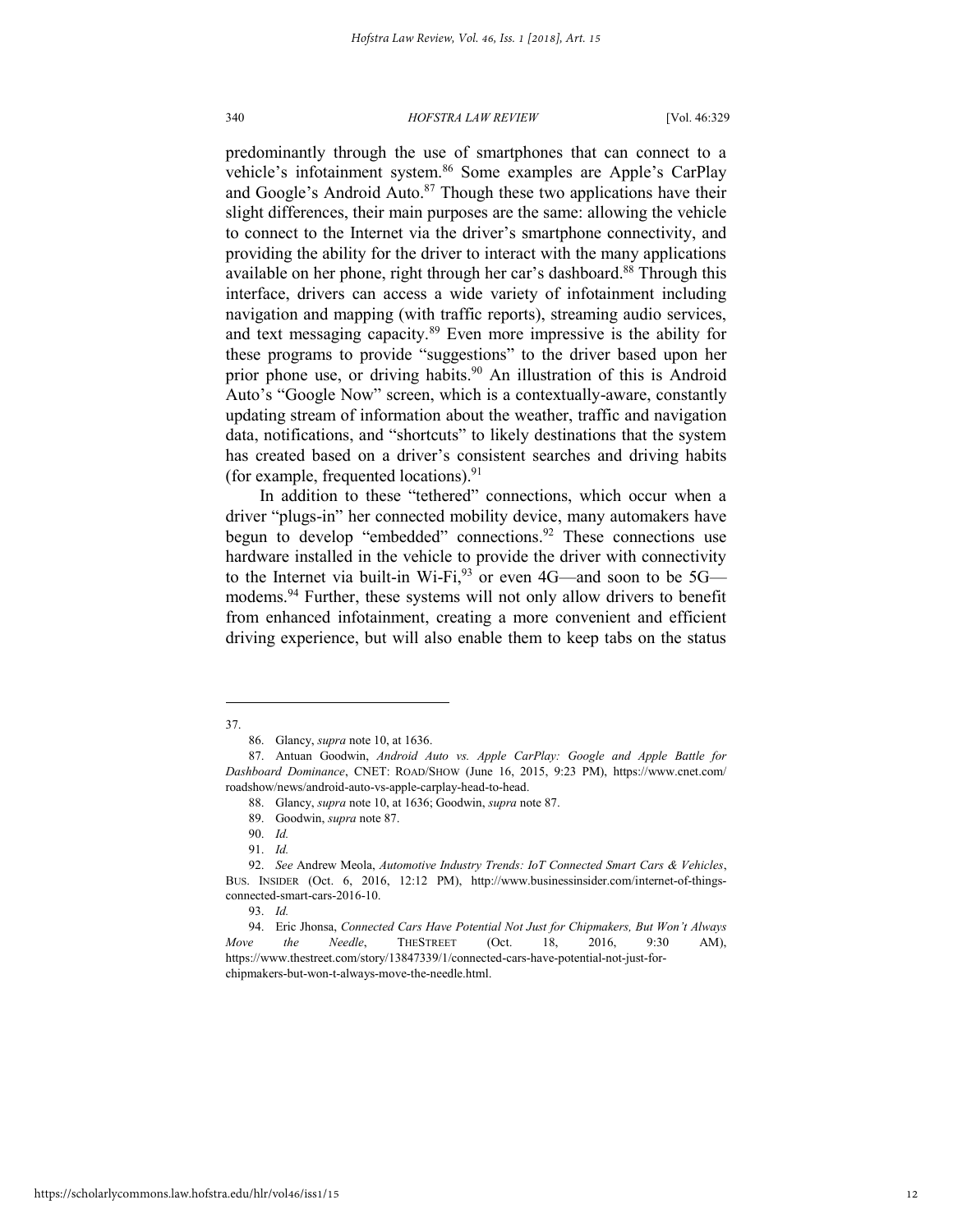and performance of their vehicle via embedded equipment that can communicate these details to the vehicle's manufacturer.<sup>95</sup>

Despite all of these exciting benefits, there remains a fear, which is discussed further in Part III of this Note, that the ability for the delivery of this enhanced safety and infotainment will be accompanied by advertisements targeted at the driver and passengers "based on the type of vehicle and its location, previous content, and occupants."<sup>96</sup>

## *B. Autonomous Vehicles*

In addition to connected vehicle technologies, which allow vehicles to speak to each other and infrastructure surrounding them,  $97$  there is also technology being developed and slowly tested on roads around the world that will allow cars to drive autonomously—with little to no human interaction.<sup>98</sup> This technology ranges from "selfcontained" autonomous vehicles to "interconnected" autonomous vehicles.<sup>99</sup> These interconnected autonomous vehicles are the ones that will interact with other vehicles and infrastructure, using the communications technologies discussed above.<sup>100</sup> These vehicles with autonomous or self-driving technology capabilities are beginning to be deployed, and deals have been struck between automakers, technology giants, and other companies in hopes of getting a head start on this rapidly advancing business.<sup>101</sup>

Although autonomous vehicles will likely be able to operate under a number of different types of designs and systems, they will all likely achieve the same result: replacing human drivers with artificial intelligence.<sup>102</sup> These self-driving automobiles are shaping up to take over the roads of America, with a potential fleet of trucks, buses, taxis, emergency vehicles, and most obviously, personal vehicles.<sup>103</sup> In order to safely and effectively travel and navigate, autonomous vehicles will

l

103. *Id.* at 1174.

<sup>95.</sup> Glancy, *supra* note 10, at 1636-37.

<sup>96.</sup> *Id.* at 1639.

<sup>97.</sup> *See supra* Part II.A.

<sup>98.</sup> *See* Kohler & Colbert-Taylor, *supra* note 34, at 102-04 (discussing the various levels of vehicle automation).

<sup>99.</sup> Dorothy J. Glancy, *Privacy in Autonomous Vehicles*, 52 SANTA CLARA L. REV. 1171, 1173-78 (2012).

<sup>100.</sup> *Id.* at 1176-77.

<sup>101.</sup> *See, e.g.*, Christopher Heine, *How the Self-Driving Car Is Turning Detroit and Silicon Valley into BFFs: GM-Lyft Deal Marks Shift in Competition*, ADWEEK.COM (Jan. 4, 2016), http://www.adweek.com/news/technology/how-self-driving-car-turning-detroit-and-silicon-valleybffs-168824 (providing one example of such deal between General Motors and Lyft).

<sup>102.</sup> Glancy, *supra* note 99, at 1173.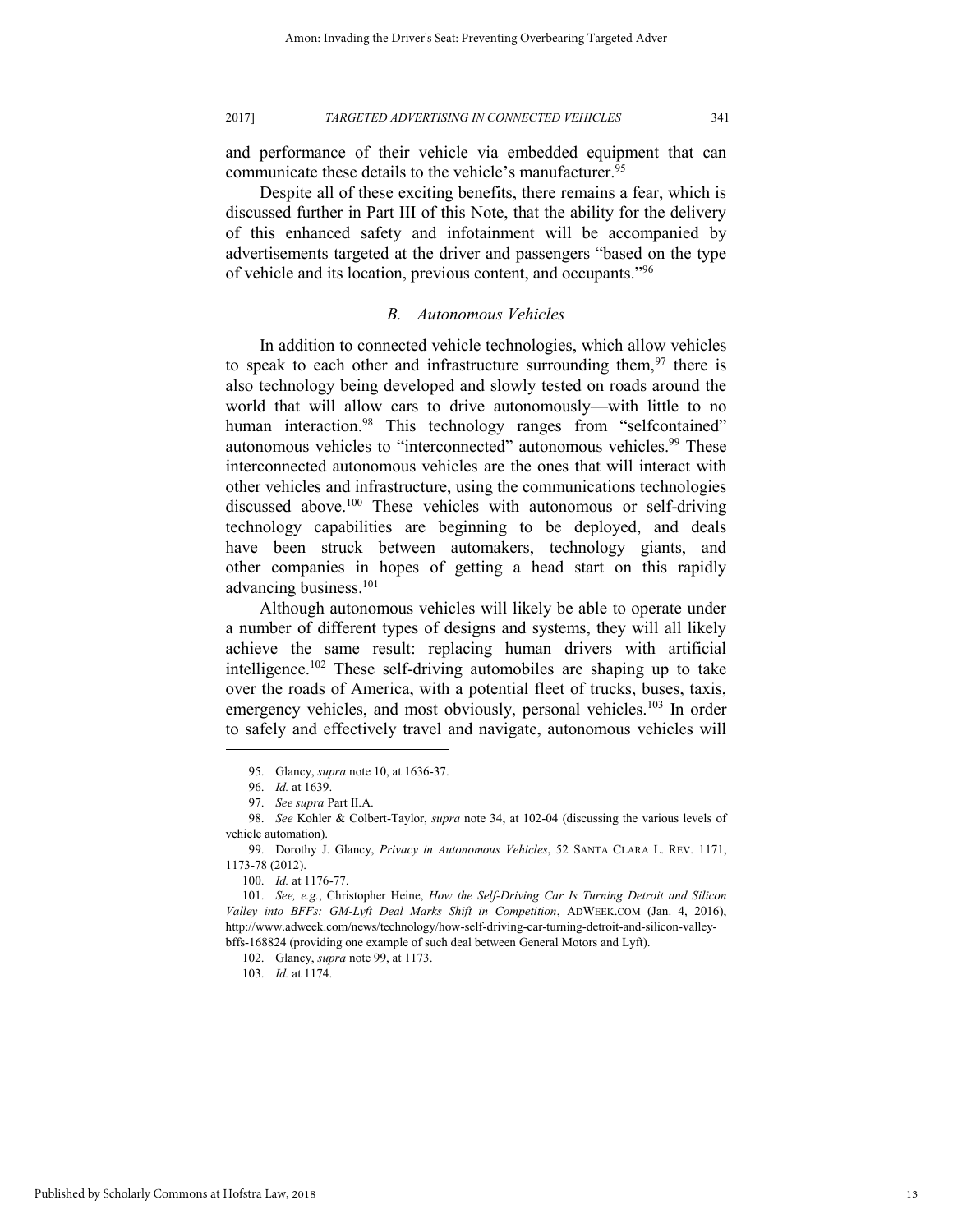rely on and utilize a great deal of information from numerous data sources.<sup>104</sup> While all autonomous vehicles will be heavily datadependent, it is how and from where that data is collected that differentiates the different types of autonomous vehicles.<sup>105</sup> One type of system will almost solely utilize data received from systems onboard the vehicle, and utilize downloaded maps from within the vehicle's intelligence system to navigate and travel.<sup>106</sup> These selfcontained autonomous vehicles would not need to communicate with any external data-points in order to carry out safe travels and thus would not send or transmit any of the data it has recoded about the status of the vehicle or its user.<sup>107</sup> This type of self-dependent autonomous vehicle has already been created and tested by a leader in the study of self-driving cars— Google.<sup>108</sup> The other type of autonomous vehicle system that is emerging places a much heavier reliance upon external sources of data and wireless communications networks.<sup>109</sup> These interconnected autonomous vehicles communicate with other vehicles and infrastructure, like vehicles with connected vehicle technologies discussed above, in order to receive situational information about the roadway, environment, and actions of nearby vehicles.<sup>110</sup> Using this and the other V2V, V2I, and V2X technologies discussed earlier, the vehicle will be able to locate and navigate itself, and be able to "speak" to surrounding vehicles and infrastructure in order to ensure the prevention of both collisions and violations of traffic laws.<sup>111</sup> Because of its reliance upon the sending and receiving of data over communications networks, it is possible that interconnected vehicles could be controlled and

l

addition to the large, mounted laser range finder, the vehicle also contains other sensors such as radars mounted on the corners of the front and rear bumpers, which allow the car to "see" enough to deal with faster moving traffic; a camera on the window side of the rear-view mirror, which can see and detect upcoming traffic lights; and a "GPS, inertial measurement unit, and wheel encoder," which can pinpoint the vehicle's location and track its movements. *Id.*

<sup>104.</sup> *Id.*

<sup>105.</sup> *Id.* at 1173-74.

<sup>106.</sup> *Id.* at 1176-77.

<sup>107.</sup> *Id.*

<sup>108.</sup> *Id.* at 1178. The lead technician for Google's autonomous vehicle development program has stated that the "heart of [its] system" is a laser range finder which they have mounted atop the car. Erico Guizzo, *How Google's Self-Driving Car Works*, IEEE SPECTRUM (Oct. 18, 2011), http://spectrum.ieee.org/automaton/robotics/artificial-intelligence/how-google-self-driving-carworks. This laser has the ability to generate a detailed 3D map of the vehicle's surroundings, which the vehicle then combines with high-resolution maps to produce enough data to allow the vehicle to drive itself without endangering others, contacting obstacles, or disobeying traffic laws. *Id.* In

<sup>109.</sup> Glancy, *supra* note 99, at 1177.

<sup>110.</sup> *Id.*

<sup>111.</sup> *Id.* at 1177-78.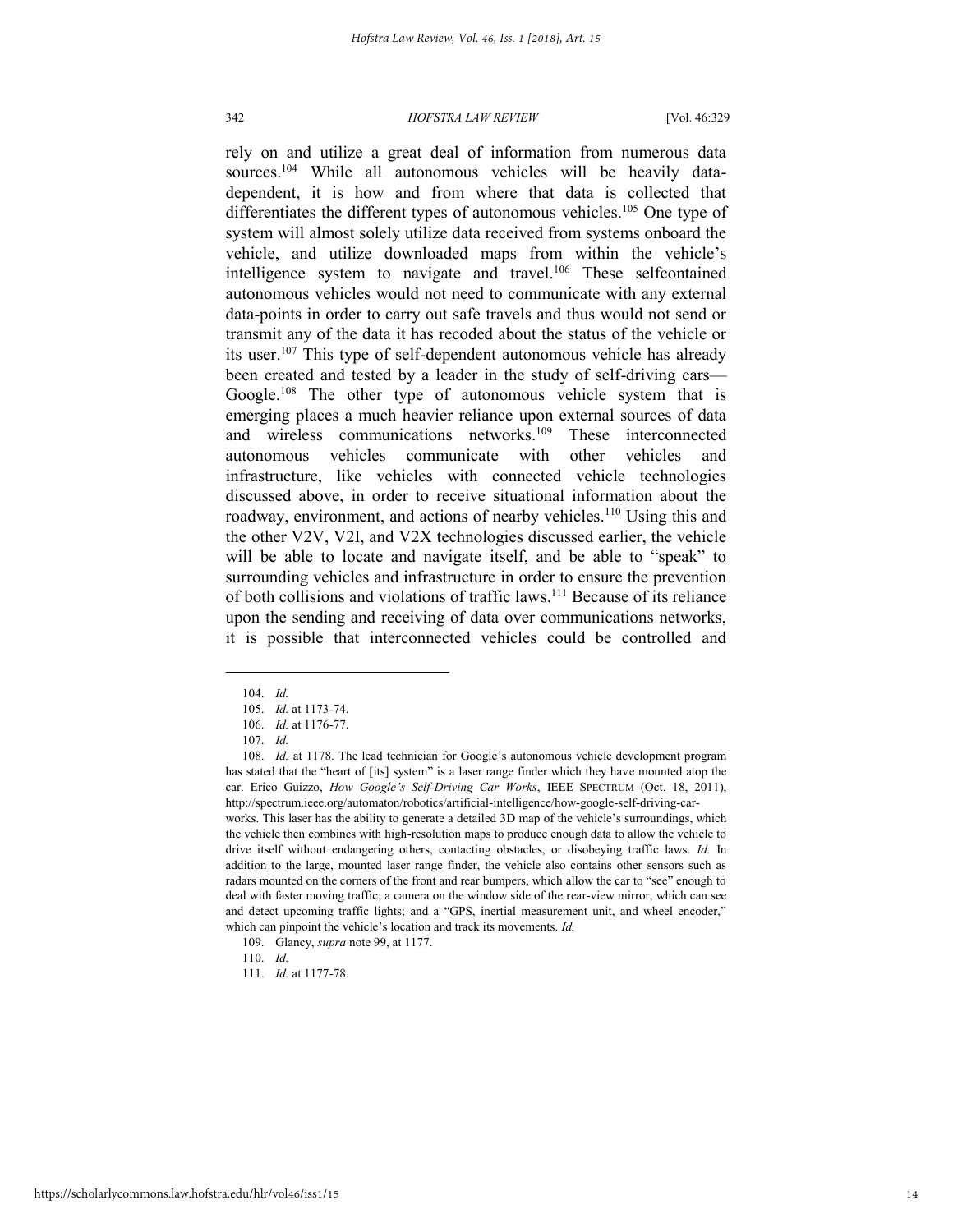operated by an outside source.<sup>112</sup> Although the issue of potential hacking and external control of driving is limited mainly to interconnected autonomous vehicles, $113$  both of these types of systems have given rise to many concerns about the collection and privacy of personal information of the user(s) of the vehicles.<sup>114</sup> It is these personal information concerns that will be addressed in Part III of this Note.<sup>115</sup>

## *C. Data Collection via the Internet*

Any consumer who has signed up for and posted on Twitter or Facebook, downloaded an application on a smartphone or tablet, entered a sweepstakes, subscribed to a newsletter, browsed or shopped for a product online, or even received a coupon or discount code from a store that she likes, has had pieces of information taken from her.<sup>116</sup> Each of these bits of information is collected, analyzed, and used to create an extensive profile, which can be utilized by companies to target consumers, or be sold or transferred to other companies for a fee.<sup>117</sup> Perhaps even more alarmingly, most consumers do not even know that their information is being collected, and if they do, they often do not know if, or how, they can prevent that data collection.<sup>118</sup>

1. A History and Explanation of Internet Data Collection and Dissemination

As mentioned earlier, cookies allow websites and companies to collect bits and pieces of information about consumers when they visit their sites.<sup>119</sup> Once collected, that information can be used for a variety of purposes, including building a profile on individuals—containing their social status, age, income, race, political affiliations, religion, Social Security numbers, gun-ownership records, preference in movie/music genre, and interest in health issues—and subsequently

l

Published by Scholarly Commons at Hofstra Law, 2018

15

<sup>112.</sup> *Id.* at 1177.

<sup>113.</sup> *Id.* at 1178-79.

<sup>114.</sup> *Id.* at 1178-81.

<sup>115.</sup> *See infra* Part III.

<sup>116.</sup> *See* Ramirez, *supra* note 35.

<sup>117.</sup> *See id.* ("[D]ata brokers collect billions of pieces of data on nearly every American consumer, often merging online and offline information. Data brokers are also making potentially sensitive inferences about consumers—about their health, financial status, and ethnic backgrounds."). As individual profiles are built, with an incredible amount of detail, marketers can more accurately target and display ads on the pages those specific individuals visit on the Internet. Timberg, *supra* note 20. This data can also be used by banks to ensure the identity of customers. *Id.*

<sup>118.</sup> *See* Ramirez, *supra* note 35.

<sup>119.</sup> *See* Hutchinson, *supra* note 22, at 1153-54.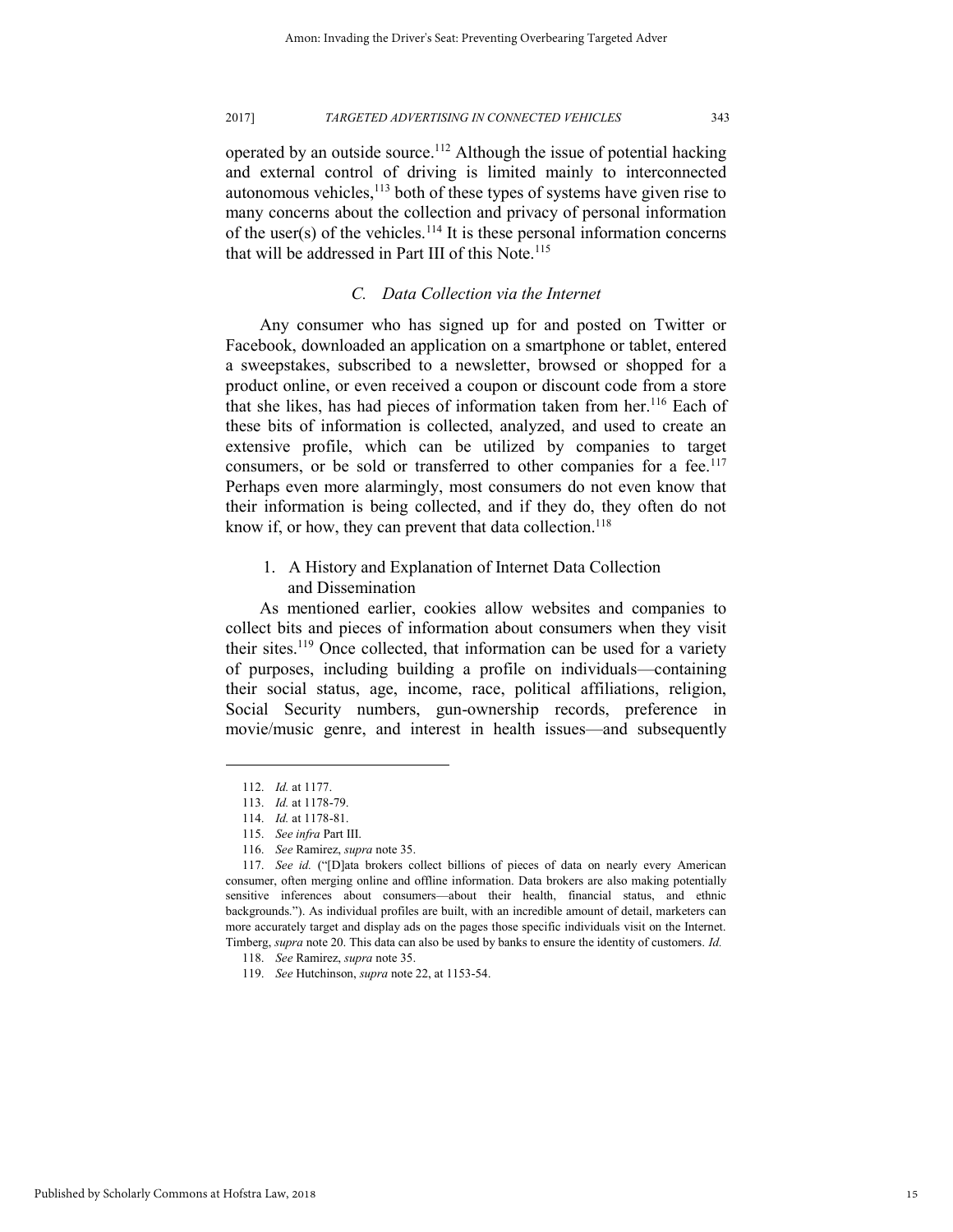predicting interests and future actions.<sup>120</sup> Companies can even create segments or categories of individuals based on their information:

With potentially thousands of fields, data brokers segment consumers into dozens of categories such as "Bible Lifestyle," "Affluent Baby Boomer" or "Biker/Hell's Angels," [an FCC] report said. One category, called "Rural Everlasting," describes older people with "low educational attainment and low net worths." Another, "Urban Scramble," includes concentrations of Latinos and African Americans with low incomes. One company had a field to track buyers of "Novelty Elvis" items.<sup>121</sup>

The companies that are most prevalently involved in the collection of personal information online are companies called data brokers.<sup>122</sup> These are companies that "gather, analyze, store, and sell personal online information—which has, in turn, given rise to the data market." $123$ Although consumers will essentially never have direct contact with data brokers, they are still seriously affected by the collection, manipulation, and dissemination of their data by these companies.<sup>124</sup> Data brokers can collect their massive database of information from numerous sources, including the government, publicly available sources of information such as social media pages, blog pages, and the rest of the Internet, and from "commercial" sources such as approved retail companies.<sup>125</sup> Though collection from the Internet is generally the easiest for data brokers, at this time a majority of their collected information is from these "commercial" data sources and companies.<sup>126</sup> Further, data brokers can obtain information regarding a person's Internet activity, such as her

<sup>120.</sup> *See* Stein, *supra* note 24; Timberg, *supra* note 20.

<sup>121.</sup> Timberg, *supra* note 20. FTC Chairman Edith Ramirez went so far as to say, "The extent of consumer profiling today means that data brokers often know as much—or even more—about us than our family and friends." *Id.*

<sup>122.</sup> *See* Hutchinson, *supra* note 22, at 1155.

<sup>123.</sup> *Id.*

<sup>124.</sup> *Id.*

<sup>125.</sup> *Id.*

<sup>126.</sup> *Id.* at 1155-56. Approved companies will often have information provided directly to them by consumers themselves. U.S. GOV'T ACCOUNTABILITY OFFICE, GAO-13-663, INFORMATION RESELLERS: CONSUMER PRIVACY FRAMEWORK NEEDS TO REFLECT CHANGES IN TECHNOLOGY AND THE MARKETPLACE 4 (2013), http://www.gao.gov/assets/660/658151.pdf. This occurs when consumers join loyalty or rewards card programs at stores or websites, register a product for a warranty, enter contests, or complete surveys/questionnaires. *Id.* Further, approved companies and data brokers will often enter into agreements with each other, whereby the approved company will provide the data broker with information about their customers—including purchase history, email address, and home address—in exchange for the data brokers providing them with information expanding upon current customer lists, or identifying new ones who seem to be interested in that company and its products. Hutchinson, *supra* note 22, at 1156.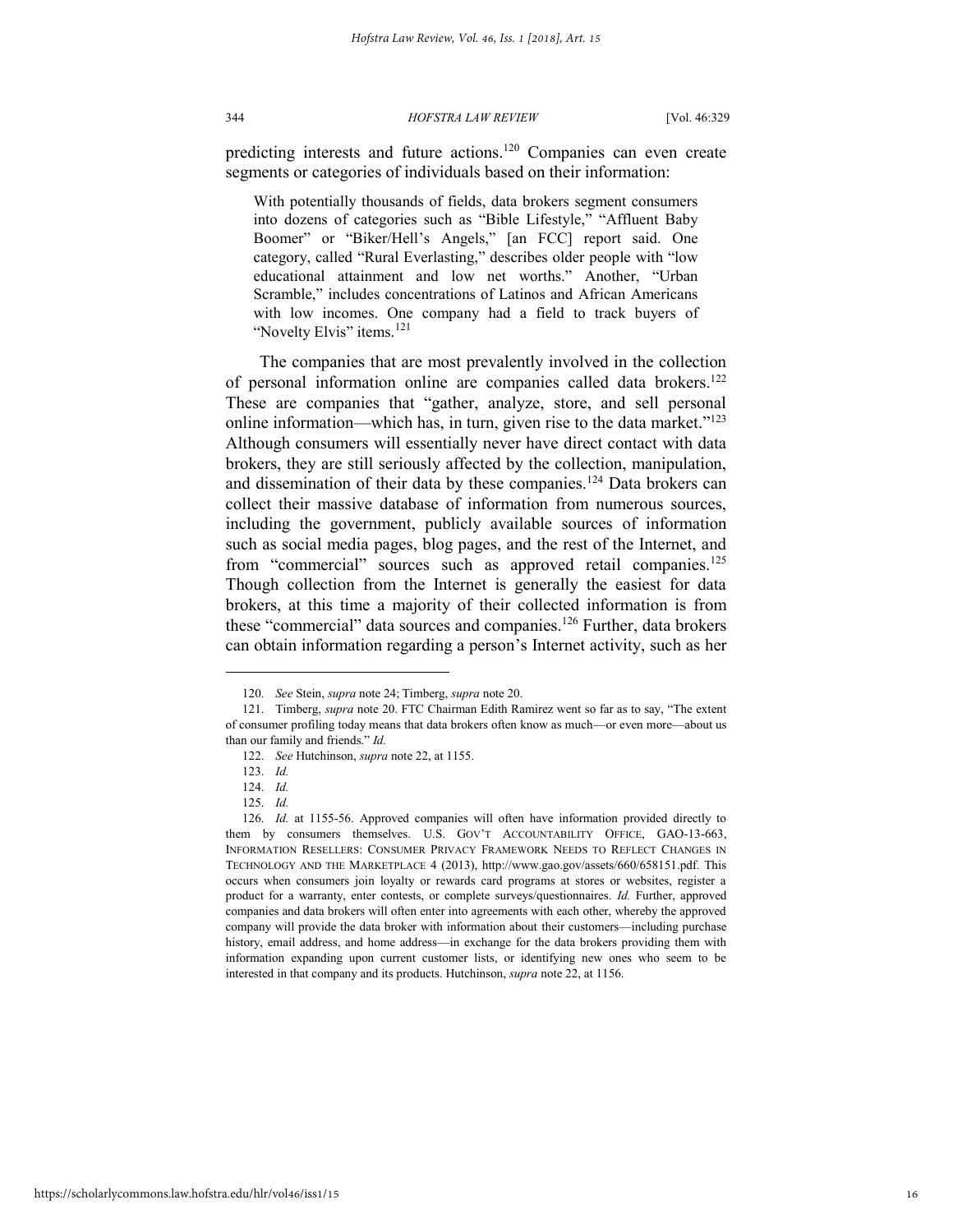IP address, which Internet browser she prefers, and her browsing habits on specific websites and the web in general.<sup>127</sup> One last chilling aspect of the profiles that are built on individuals is the fact that many contain their health records, which most consumers consider to be highly personal and confidential.<sup>128</sup>

## 2. Examination of Consumer Privacy Rights in America versus the European Union

While America has no enumerated right to consumer privacy,  $129$ other places, such as the European Union ("EU"), follow a much different path with regard to these rights.<sup>130</sup> The increased importance placed on individuals' privacy rights in the EU has led to greater protections and clearer policies in regard to consumer information collected online.<sup>131</sup>

In May 2016, lawmakers in the EU adopted agreements that drastically altered the landscape of the data collection industry.<sup>132</sup> The General Data Protection Regulation ("the Regulation") was created to "ensure[] that personal data can only be gathered under strict conditions and for legitimate purposes."<sup>133</sup> The Regulation is accompanied by a new individual privacy Directive, which is not immediately binding, but

<sup>127.</sup> Hutchinson, *supra* note 22, at 1155-56.

<sup>128.</sup> Kate Jennings, *How Your Doctor and Insurer Will Know Your Secrets—Even if You Never Tell Them*, BUS. INSIDER (July 9, 2014, 3:04 PM), http://www.businessinsider.com/hospitals-andhealth-insurers-using-data-brokers-2014-7 ("Some hospitals and health insurers have started buying consumers' personal data in order to identify 'high-risk' patients and curtail bad health habits."). While most consumers believe that their medical records are protected by the Health Insurance Portability and Accountability Act, they generally do not realize that their health information can be inferred fairly easily based upon their credit and debit card purchases, and other sources of information (such as whether or not they have a gym membership, or whether they have an affinity for fast food). *Id.* 

<sup>129.</sup> *See* Griswold v. Connecticut, 381 U.S. 479, 484-85 (1965) (holding that a number of specific guarantees in the Bill of Rights create a "penumbra" of rights which do form the right to privacy under the constitution). However, the Supreme Court has not found much constitutional protection for consumer rights with relation to data collection. James P. Nehf, *Recognizing the Societal Value in Information Privacy*, 78 WASH. L. REV. 1, 34 (2003).

<sup>130.</sup> *See Protection of Personal Data*, EUROPEAN COMMISSION ON JUST., http://ec.europa.eu/ justice/data-protection (last visited Nov. 15, 2017) (discussing regulations created and implemented in the EU in 2016, designed to reform and enhance data protection rules).

<sup>131.</sup> *See id.* ("The objective of this new set of rules is to give citizens back control over of their personal data, and to simplify the regulatory environment for business.").

<sup>132.</sup> *Id.*

<sup>133.</sup> *Digital Privacy*, EUROPEAN COMMISSION, https://ec.europa.eu/digital-single-market/en/ online-privacy (last updated Aug. 17, 2017); *see also* Regulation 2016/679, of the European Parliament and of the Council of 27 April 2017 on the Protection of Natural Persons with Regard to the Processing of Personal Data and on the Free Movement of Such Data, and Repealing Directive 95/46/EC, 2016 O.J. (L 119/1) [hereinafter Regulation 2016/679].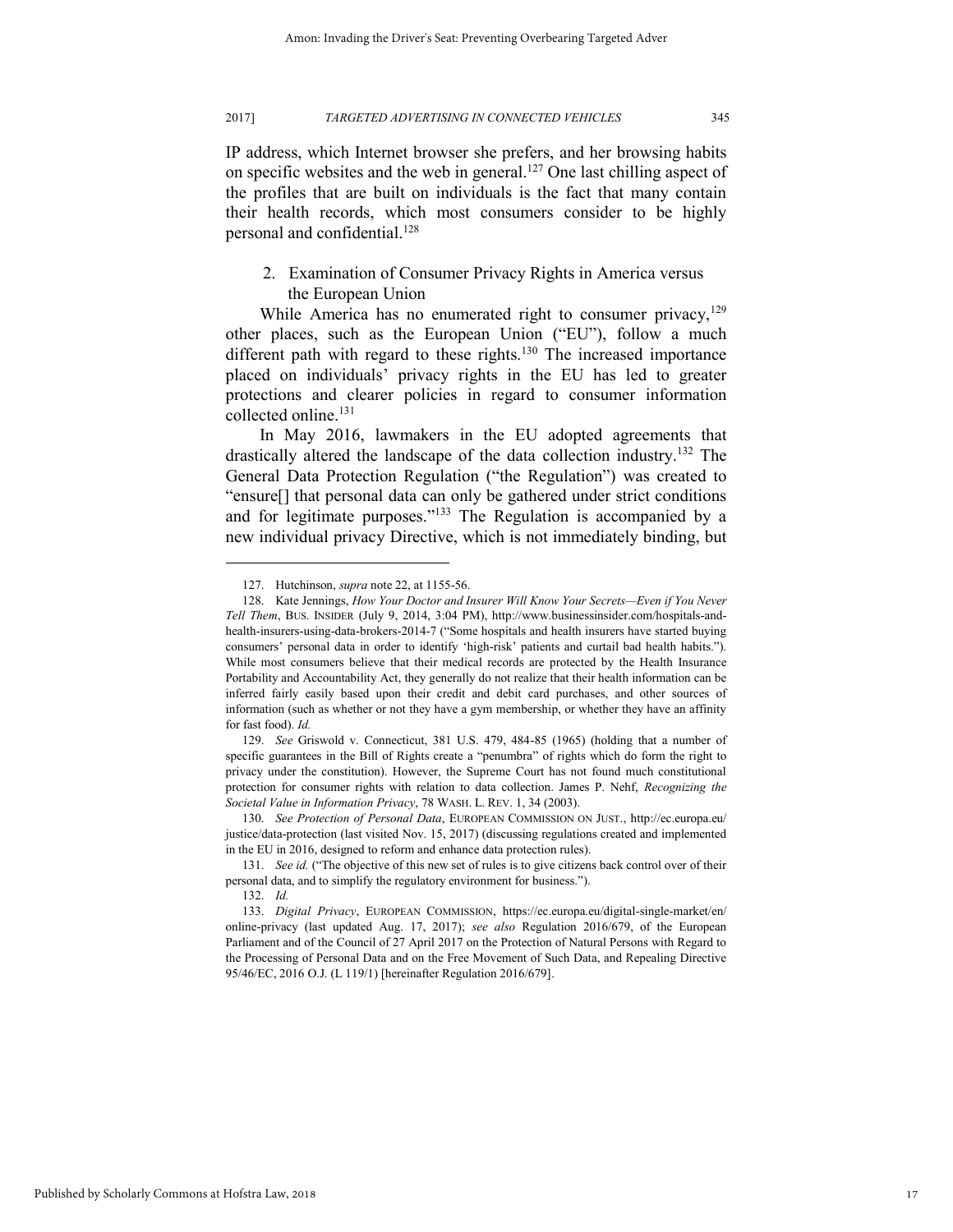must be transcribed into the laws of member countries within two years of its passing.<sup>134</sup> Under the Regulation, all companies need to obtain affirmative informed consent from their customers prior to collecting and processing any of their personal data.<sup>135</sup> Failure to comply with this requirement would result in that offending company being fined up to four percent of its annual revenue for the current year.<sup>136</sup> A penalty of that type would prove to be incredibly substantial to Internet mainstays with massive revenue streams, such as Google, Amazon, and Facebook.<sup>137</sup> In addition to the requirement of affirmative customer consent prior to data collection, the Regulation also makes data controllers (data collecting companies such as retail stores) and data processors (similar to data brokers) jointly liable in cases of data misuse or abuse.<sup>138</sup> This means that consumers would have a right of action against both the company that collected their data (even after giving them consent to do so) and the data processing company who utilizes that information.<sup>139</sup> The indirect effect of this, lawmakers hope, is that companies who intend to collect data will select the data processing company with which they will work, with much greater care and scrutiny.<sup>140</sup> One final aspect of the Regulation was the addition of new rules designed to make certain that any personal data breaches are reported in a quick and consistent way across the EU. 141

A major reason for these stringent protections in the EU is the fact that Europeans have long considered privacy of personal information to be a fundamental right.<sup>142</sup> In fact, every European has a codified "right" to respect for [] private and family life" provided by Article 8 of the

<sup>134.</sup> Directive 2016/680, of the European Parliament and of the Council of 27 April 2016 on the Protection of Natural Persons with Regard to the Processing of Personal Data by Competent Authorities for the Purposes of the Prevention, Investigation, Detection or Prosecution of Criminal Offences or the Execution of Criminal Penalties, and on the Free Movement of Such Data, and Repealing Council Framework Decision 2008/977/JHA, 2016 O.J. (L 119) 89.

<sup>135.</sup> Regulation 2016/679, *supra* note 133.

<sup>136.</sup> *Id.*

<sup>137.</sup> *See id.*

<sup>138.</sup> *Id.*

<sup>139.</sup> *See id.*

<sup>140.</sup> *Id.*

<sup>141.</sup> *Digital Privacy*, *supra* note 133. Personal data breaches refer to situations where some or all of the massive amount of personal data possessed by telecom operators or Internet service providers, which must be kept secure and confidential, is either lost, stolen, or illegally accessed. *Id.* The Directive requires that the provider reports any breach of this kind to a national authority, and informs the affected individual of any risks they face. *Id.*

<sup>142.</sup> Avner Levin & Patricia Sánchez Abril, *Two Notions of Privacy Online*, 11 VAND. J. ENT. & TECH. L. 1001, 1013 (2009).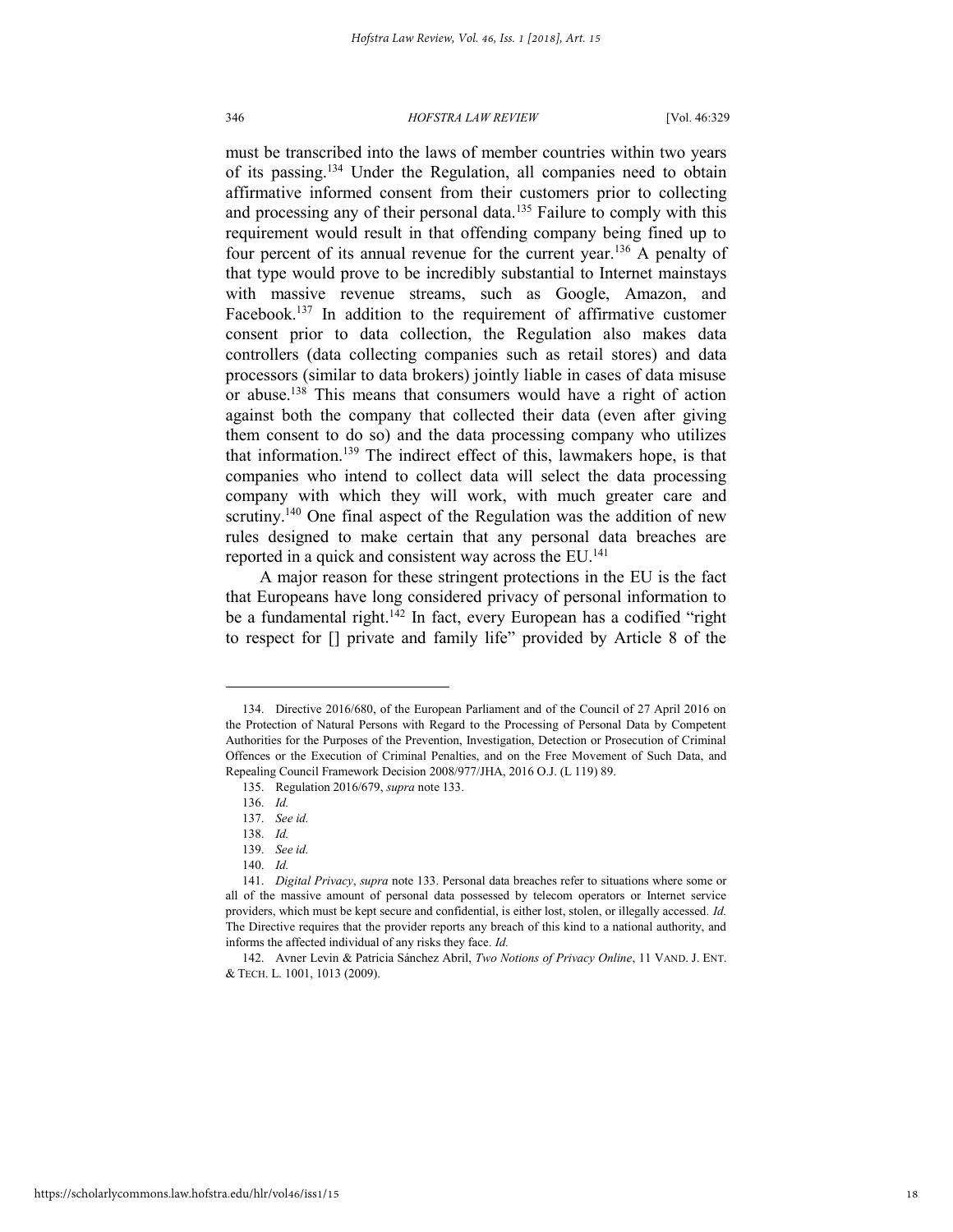European Convention on Human Rights.<sup>143</sup> Consequently, the fundamental right to privacy has been drafted into the laws of many EU member states and is recognized in the constitutions of several European nations.<sup>144</sup> Much of this respect for privacy derives from another key value in Europe—dignity<sup>145</sup>:

Dignity is thus the theoretical basis for privacy protection in Europe. As a result, European laws are very protective of personal privacy in many areas, from consumer rights, as exemplified by the EU Directive that establishes data protection for Europeans in all their commercial transactions worldwide, to discovery in civil litigation.<sup>146</sup>

In this regard, European law differs substantially, at least at this time, from American law.<sup>147</sup> Realms of life such as credit reporting, dignity of criminal offenders, and most poignantly, data protection, are all areas where European law has "forcefully extended privacy protections to noncelebrities and nonroyals," while American law has not. $148$ 

## III. TROUBLE AROUND THE BEND? THE INEVITABLE COLLISION BETWEEN INTERNET-CONNECTED VEHICLES AND TARGETED ADVERTISING

As personal and commercial vehicles become more technologically advanced, an entire world of possibilities, both awe-inspiring and disturbing, will open up for businesses and marketers.<sup>149</sup> Similar to the invention of the personal computer and the smartphone, connected vehicles will serve as a new beacon of consumer tracking and targeting.<sup>150</sup> The aforementioned devices have allowed companies and

<sup>143.</sup> EUROPEAN CONVENTION ON HUMAN RIGHTS art. 8 (2010), http://www.echr.coe.int/ Documents/Convention\_ENG.pdf; *see* Levin & Sánchez Abril, *supra* note 142, at 1014 ("There shall be no interference by a public authority with the exercise of this right [to private life] except such as is in accordance with the law.").

<sup>144.</sup> Levin & Sánchez Abril, *supra* note 142, at 1014-15.

<sup>145.</sup> *Id.* at 1015. The concept of dignity in privacy "emphasizes the development of one's personality and inner self." *Id.* at 1013. Under that thought process, "privacy encompasses the right of an individual to keep certain aspects of his life unknown to others, and thereby construct different 'situational personalities.'" *Id.*

<sup>146.</sup> *Id.* at 1015.

<sup>147.</sup> *See* James Q. Whitman, *The Two Western Cultures of Privacy: Dignity Versus Liberty*, 113 YALE L.J. 1151, 1170-71 (2004); *see also supra* notes 129-30 and accompanying text.

<sup>148.</sup> *Id.* at 1170.

<sup>149.</sup> *See* Lin, *supra* note 2.

<sup>150.</sup> ACCENTURE, THE CONNECTED VEHICLE: VIEWING THE ROAD AHEAD (2014), https://www.accenture.com/t20160519T222110\_\_w\_\_/us-en/\_acnmedia/Accenture/Conversion-Assets/DotCom/Documents/Global/PDF/Dualpub\_4/Accenture-Mobility-Connected-Vehicle.pdf.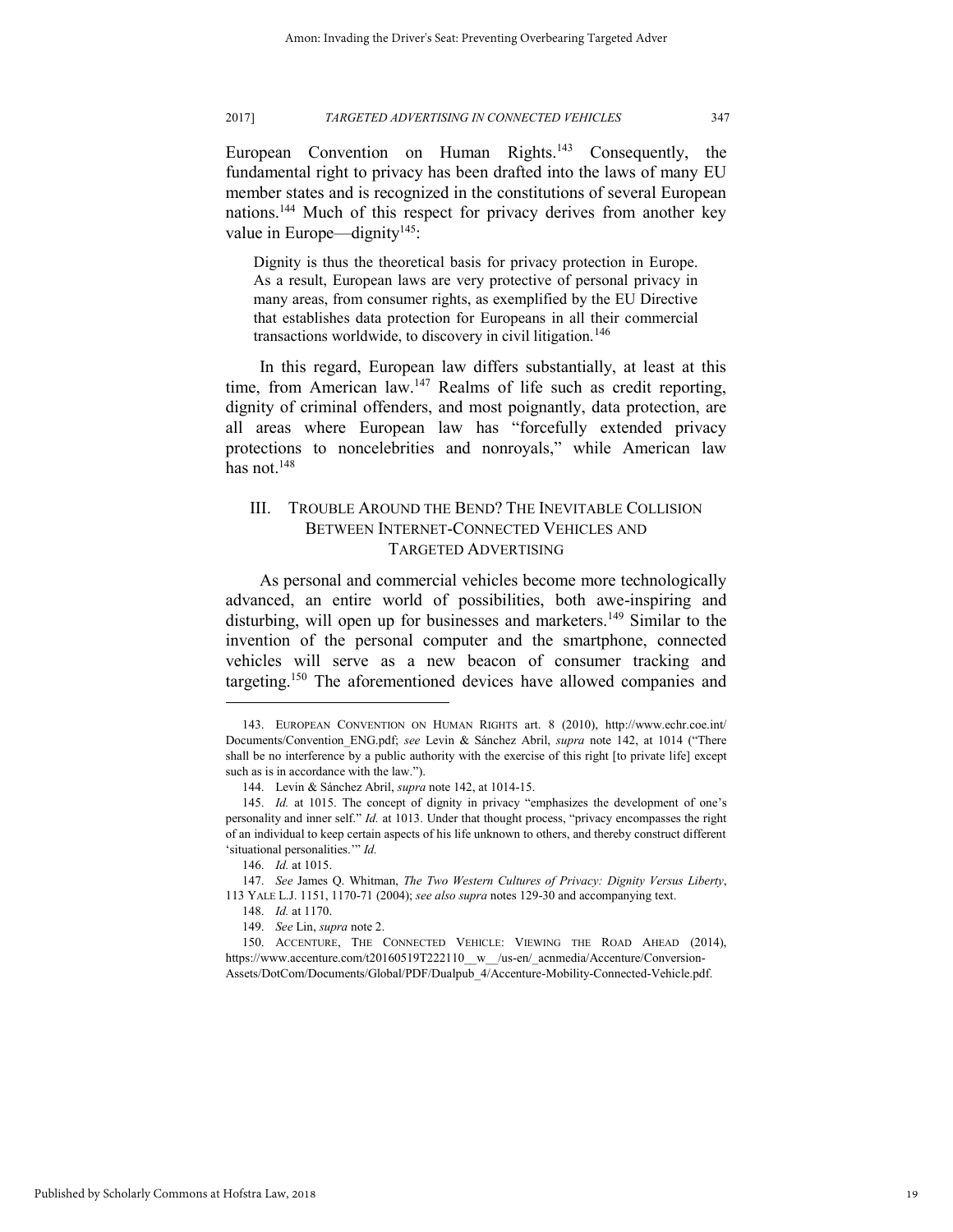data brokers to build incredibly expansive profiles on all who surf the Internet.<sup>151</sup> Now, with the introduction of additional, previously inaccessible data points from vehicles, those profiles will become even larger and more complete.<sup>152</sup> With this additional data, it will become possible to direct advertisements at individuals in their cars or allow third parties—likely to be business entities—to control some of the actions of a vehicle.<sup>153</sup> Without some legal control over these practices, consumers and drivers in America will be faced with a huge problem; one that could potentially derail what is meant to be, and should be, a life-changing technology.<sup>154</sup>

## *A. The Profile that Data Brokers Have Already Built on Individual Consumers Is Expansive and Will Only Grow Stronger with the Information that Will Be Provided by Connected Vehicles*

Earlier in this Note, an extensive discussion of data collection via the Internet and Internet-connected devices revealed just how common this behavior is, and just how much information has been collected, analyzed, and utilized in aiming specific advertisements and messages at individuals.<sup>155</sup> The Internet boom and subsequent smartphone craze advanced so rapidly that consumers were essentially pushed to either adapt to these new technologies or fall behind, while many still did not comprehend them.<sup>156</sup> In addition to the information voluntarily given by consumers—such as anything requested when signing up for an account on a website or for a newsletter—there is also data collected via cookies.<sup>157</sup> When an advertising content provider plants these cookies on a webpage, it can see any and all activity that one engages in on that site including what she reads, clicks on, and purchases.<sup>158</sup> The provider can then assemble this information, and as a result, many if not most consumers have had extensive, overarching profiles built based upon

<sup>151.</sup> *See* Ramirez, *supra* note 35.

<sup>152.</sup> Lin, *supra* note 2.

<sup>153.</sup> *Id.*

<sup>154.</sup> *See id.*

<sup>155.</sup> *See supra* Part II.C.

<sup>156.</sup> Devin Ness, Note, *Information Overload: Why Omnipresent Technology and the Rise of Big Data Shouldn't Spell the End for Privacy as We Know It*, 31 CARDOZO ARTS & ENT. L.J. 925, 928-29 (2013).

<sup>157.</sup> *Id.* at 929.

<sup>158.</sup> *Id.* The author notes that because engaging with technology is viewed as "voluntary" rather than "necessary," the information obtained via cookies is viewed as voluntarily given, just as any information that a user would knowingly input or disclose. *Id.* The author disagrees with this classification, because of the incredible reach, prevalence, and importance of modern technologies. *Id.* at 928-29.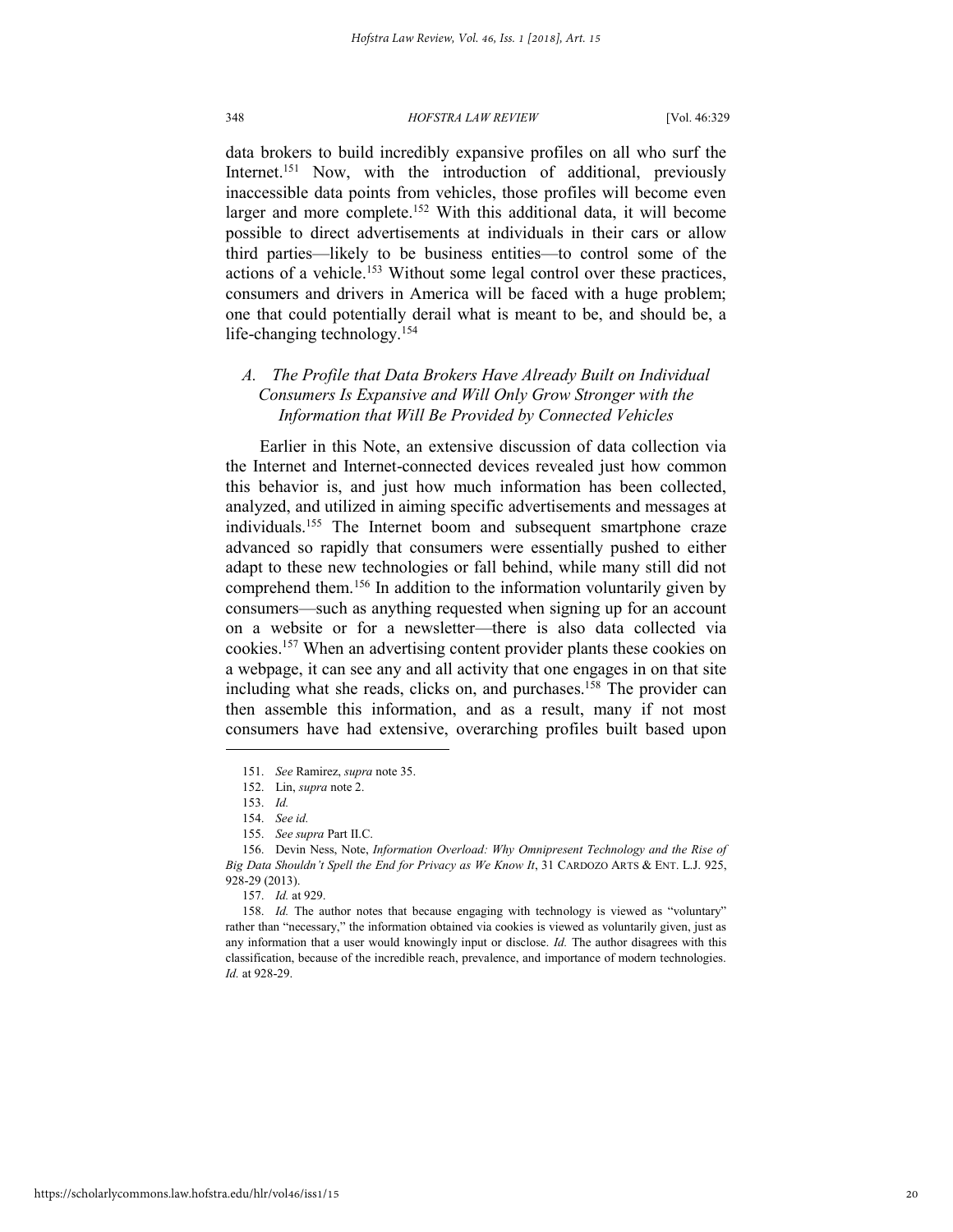their every move on the web.<sup>159</sup> Further exacerbating this issue is the emergence of social networks.<sup>160</sup> On these social networking websites, individuals are encouraged to share highly personal data, under the façade that it is protected under privacy policies.<sup>161</sup> However, the reality of these privacy policies is that they offer no true legal protection at all.<sup>162</sup> Finally, "cloud" services, which allow users to upload and store photos, documents, and more, often result in the collection of data as well, as many have disclaimers in their terms of service which reduce the privacy of those uploaded documents.<sup>163</sup> All of this data, aggregated from the numerous sources discussed above, make it a certainty that almost any web-connected individual has an extensive profile built on her, which is used to predict her next move, and to advertise directly to her on her web-enabled devices.<sup>164</sup>

Although all of this data provides marketers with a very full picture of individuals and their interests, there are a few important data points and sources that have been missing, most notably geographicbased data.<sup>165</sup> This geographic data would include driving habits and frequently visited locations—not only specific pinpoint locations, but also classes of establishments such as coffee shops or fast food restaurants.<sup>166</sup> This missing data is exactly the kind of information that may now become readily available with the introduction and growth of web-connected and self-driving vehicles.<sup>167</sup> In addition to geographic data points, marketers would now be able to collect information about the types of things a person listens to in her car, including types of music, podcasts, radio stations, news, and sports (specific leagues or teams).<sup>168</sup> While some of this data might have already been available for

<sup>159.</sup> *Id.* at 929; Ramirez, *supra* note 35.

<sup>160.</sup> Ness, *supra* note 156, at 929.

<sup>161.</sup> *Id.*

<sup>162.</sup> *Id.*

<sup>163.</sup> *Cloud Computing*, ELECTRONIC PRIVACY INFO. CTR., https://epic.org/privacy/ cloudcomputing/##introduction (last visited Nov. 15, 2017).

<sup>164.</sup> *See* Ramirez, *supra* note 35.

<sup>165.</sup> *See* Kang & Fletcher, *supra* note 3 (discussing why data generated from a connected vehicle would surpass that currently available via smartphones and other portable devices).

<sup>166.</sup> *See* Lin, *supra* note 2 (providing an example of this, where a driver is prompted with an advertisement for Krispy Kreme as their vehicle approaches one of the chain's locations, because marketers have determined the driver is a "serial offender" when it comes to impulsive snacking based upon her driving habits and locations visited, along with her social media activity (for example, "liking" Krispy Kreme on Facebook)).

<sup>167.</sup> Kang & Fletcher, *supra* note 3; Lin, *supra* note 2.

<sup>168.</sup> *See, e.g.*, Hillberg, *supra* note 36 (discussing the numerous additional data points that will be created by connected vehicle technology, and its application with regard to radio and other in-car audio apps).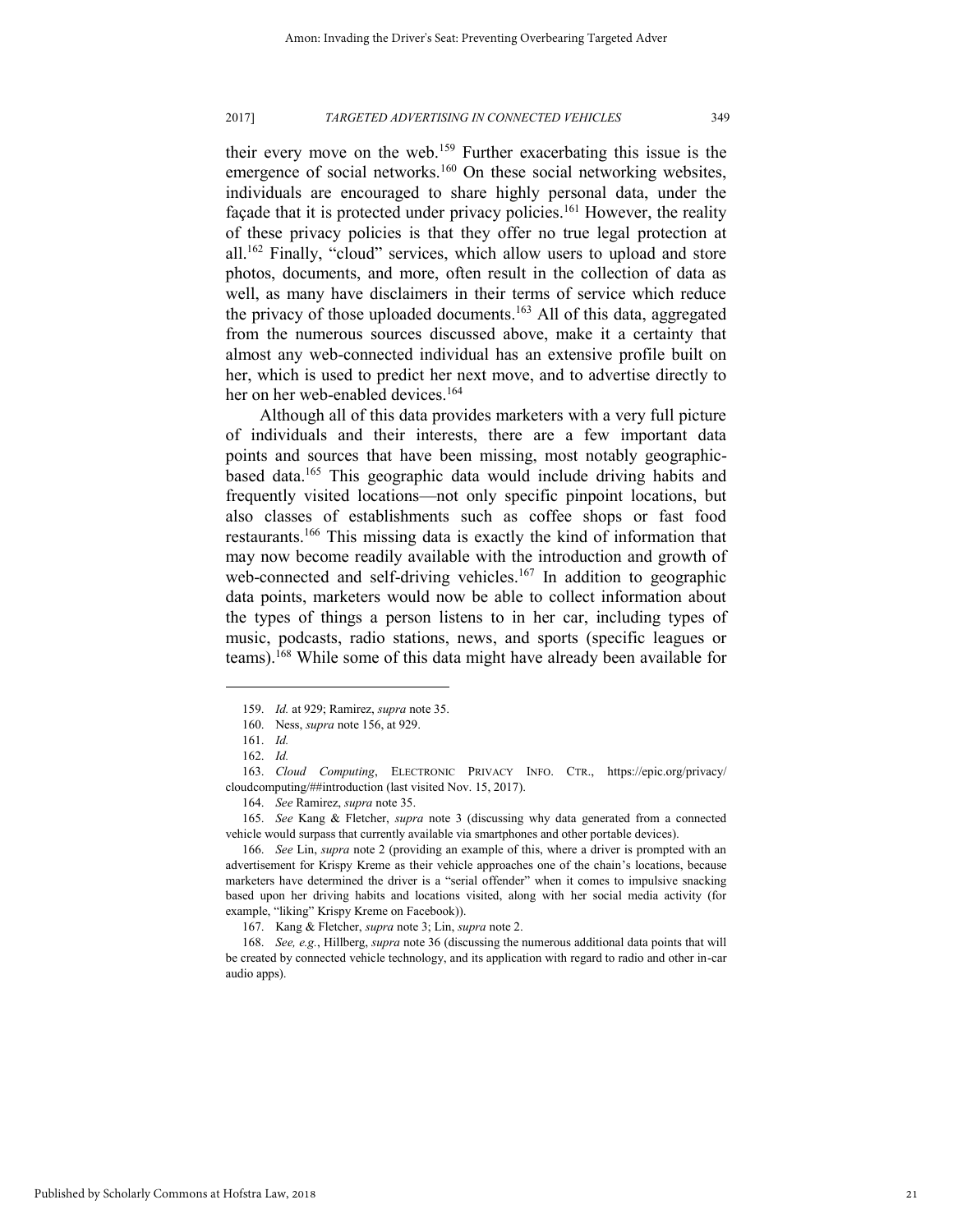those who use music streaming services like Apple Music or Spotify, similar information would now be available for those who strictly use the radio as their in-car audio entertainment.<sup>169</sup> If, or when, autonomous cars take over the roads, even more data will be able to be collected via their capabilities.<sup>170</sup> The "drivers" of these self-driving cars will likely be able to use the infotainment system in the vehicle to browse the web, view content, shop, and do essentially anything else that they would be able to do on any of the web-connected devices we know of today.<sup>171</sup> This means that there will be yet another device from which data can be extracted; and based strictly upon the sheer volume of time that consumers would spend in their cars, without the burden of having to drive, it is surely plausible that much more time would be spent browsing the Internet, interacting with surroundings, and creating additional data to be consumed by marketers.<sup>172</sup>

With the growth of connected, and eventually autonomous, vehicles, marketers will be receiving more insight as to "real-world consumer behavior," giving them a glimpse into how the consumer spends her time, where she shops, what she eats, and to what destinations she travels.<sup>173</sup> This information is something that has long been craved by businesses and marketers.<sup>174</sup> Again, when combined with the extensive profiles that have already been built, it is essentially inevitable that connected-vehicle created data will lead to a complete destruction of consumers' basic privacy, if regulatory action is not taken.<sup>175</sup>

## *B. Targeted Advertising in Connected Vehicles Will Likely Lead to an Invasion of Consumers' Privacy Rights, Alter Daily Life, and Possibly Lead to the Demise of a Productive Technology*

While increased data collection is a major problem, it is not the most pressing concern that would arise as connected vehicles continue to progress.<sup>176</sup> Indeed, the more frightening scenario is the inevitable invasion into those vehicles, and the numerous ways that third parties

<sup>169.</sup> *See id.*

<sup>170.</sup> Kohler & Colbert-Taylor, *supra* note 34, at 120.

<sup>171.</sup> *See supra* notes 10-12 and accompanying text.

<sup>172.</sup> *See generally* Hillberg, *supra* note 36 (discussing the extra data that will be created, and the various mediums that will arise as avenues to reach consumers in their vehicles).

<sup>173.</sup> *Id.* 

<sup>174.</sup> *Id.*

<sup>175.</sup> *See, e.g.*, Kohler & Colbert-Taylor, *supra* note 34, at 121-23 (comparing intrusive in-car data collection and in-car targeted advertising to Steven Spielberg's film *Minority Report*).

<sup>176.</sup> Lin, *supra* note 2.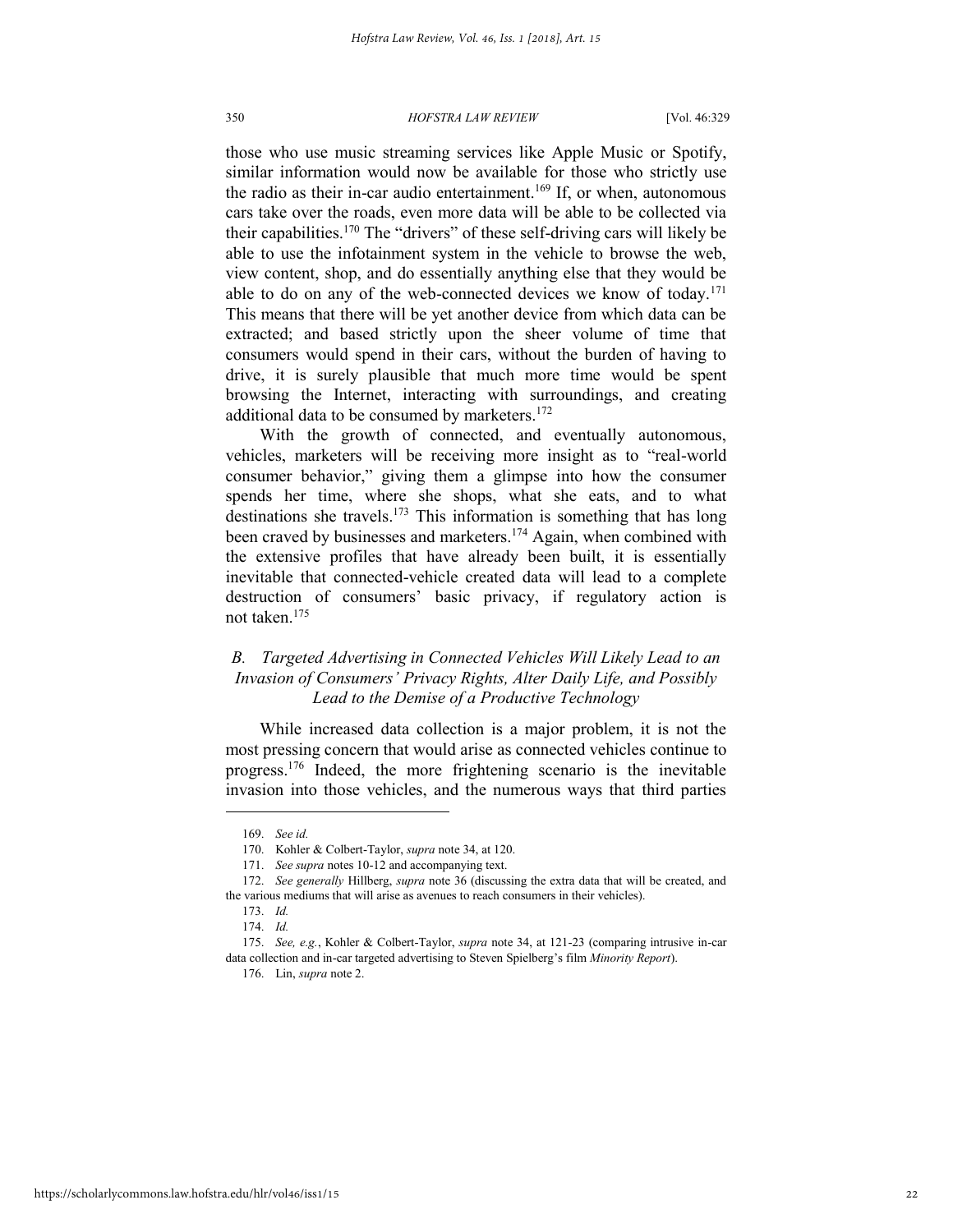will be able to influence, and even control, the vehicle and its user.<sup>177</sup> The ways that marketers and businesses will be able to reach and influence drivers are far-reaching, with possibilities ranging from pop-up advertisements on the dashboard or windshield, $178$  to potentially determining routes taken by the vehicle.<sup>179</sup>

In this hyperactive age of advertising, marketers will make certain that they take advantage of any opportunity to reach consumers, and will utilize any medium available to them to do so.<sup>180</sup> Therein lies the first potential issue with connected vehicle technology: in-car delivery of advertisements.<sup>181</sup> As discussed in the futuristic scenario advanced in Part I,<sup>182</sup> marketers will be able to utilize their full array of collected consumer information to target drivers with advertisements that are calculated towards attracting their attention and drawing their business.<sup>183</sup> These advertisements will be able to be delivered based upon where a car is traveling at any given time, thus allowing the vehicle to ask its driver whether she would like to stop in for a latte as she approaches a Starbucks location.<sup>184</sup> While these not-so-subtle nudges to drivers—reminding or urging them to take a detour and make a pit stop to purchase something of interest to them—might seem like a great convenience to some, it would most certainly be viewed as a nuisance or unnecessary intrusion by many.<sup>185</sup> Statistics regarding online advertising suggest that pop-ups, banners, and other types of simple online advertisements annoy an enormous number of consumers and Internet

l

181. *See, e.g.*, Hillberg, *supra* note 36; Lin, *supra* note 2. BMW has developed a program which would allow businesses to deliver in-car advertisements to drivers through the vehicle's navigation system. Tim Beissmann, *BMW Developing In-Car Advertising App*, CARADVICE (Jan. 24, 2014), http://www.caradvice.com.au/267639/bmw-developing-in-car-advertising-app. An example of the capabilities of this program would be to allow the navigation system, as the driver is traveling, to offer "large volumes of real-time offers generated by location based service providers." *Id.*

<sup>177.</sup> *Id.*

<sup>178.</sup> *Id.*

<sup>179.</sup> Kohler & Colbert-Taylor, *supra* note 34, at 122-23.

<sup>180.</sup> *See* Shubham Jain, *Different Types of Modern Advertising Methods*, LINKEDIN (Apr. 2, 2015), https://www.linkedin.com/pulse/different-types-modern-advertising-methods-shubham-jain. Different methods of modern advertising include: print, guerrilla, broadcast, outdoor, public service, product placement, cellphone and mobile, and online (or digital) advertising. *Id.* In connected vehicles, marketers could utilize a combination of a number of these methods, including online, mobile, and broadcast advertising. *See id.* 

<sup>182.</sup> *See supra* Part I.

<sup>183.</sup> *See supra* Part I.

<sup>184.</sup> Lin, *supra* note 2; *see supra* Part I.

<sup>185.</sup> *See* Erika Morphy, *Online Ads Still Annoying Consumers*, CMSWIRE (July 26, 2016), http://www.cmswire.com/customer-experience/online-ads-still-annoying-consumers (discussing the nuisance created by advertisements on the Internet).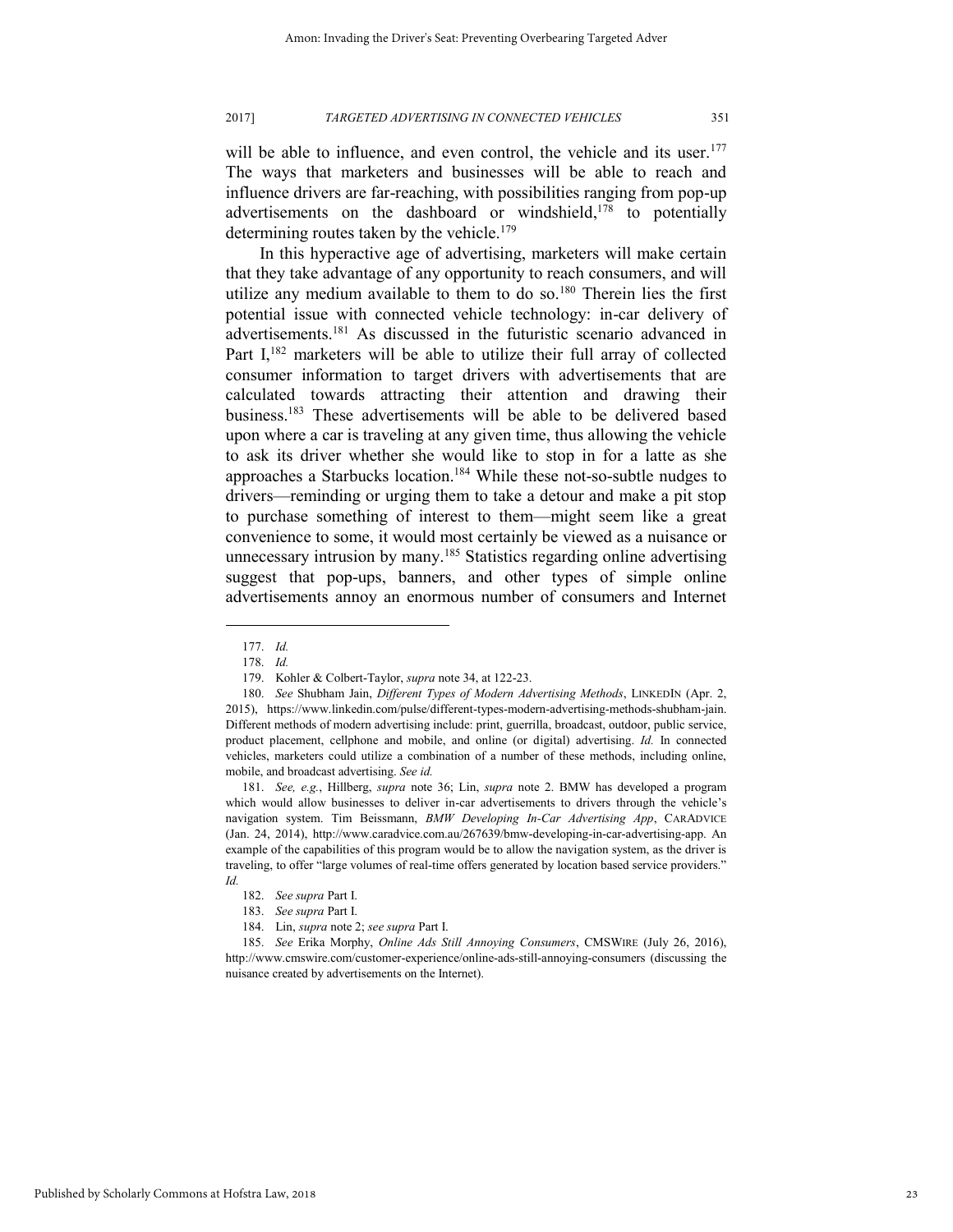users.<sup>186</sup> As of July 2016, there were approximately 198 million active users of "adblock" software, a number that has surely grown since that time, and continues to grow today.<sup>187</sup> It would be perfectly logical to come to the conclusion that, if over 200 million consumers are displeased with advertisements showing up while they browse the Internet, a significant portion of drivers would find advertisements delivered to them in their connected vehicle to be just as much of an undesirable nuisance.<sup>188</sup> Beyond simply being an inconvenience, targeted advertising delivered in-car could pose an ethical issue.<sup>189</sup> Primarily, if these advertisements are delivered to cars that are not selfdriving, the already prevalent danger of distracted driving could be made even worse.<sup>190</sup> With more content being delivered to dashboards, there will be even greater motivation for drivers to take their eyes off of the road, potentially causing a significant increase in accidents, injuries, and death, which again, would be the antithesis of the true purpose of connected vehicle technology.<sup>191</sup>

More troublesome than simply delivering advertisements, which could annoy or distract drivers, is the very realistic possibility that marketers and other third parties will be able to control the routes that connected cars drive when their user inputs a destination.<sup>192</sup> This possibility is not the least bit far-fetched—in fact, taxi drivers and hotel concierges have been known to accept payments from various businesses in exchange for steering business their way, or driving past their establishments.<sup>193</sup> This practice, as of now, seems to be lawful.<sup>194</sup> It would occur where there is no route to a user's desired destination that is clearly the "right" one, such as where multiple routes are similar in

l

194. *Id.*

<sup>186.</sup> *Id.*

<sup>187.</sup> *Id.* In addition to the adblock statistics, there was also a drop in user satisfaction with Facebook and Twitter in 2016, with drops of nine percent and eight percent respectively. *Id.* A portion of that dissatisfaction is likely a result of excessive advertising and a change in algorithm. *Id.* 

<sup>188.</sup> *Id.* (discussing the general disapproval of online targeted advertising).

<sup>189.</sup> Lin, *supra* note 2.

<sup>190.</sup> *Id.* A study conducted in 2013 suggested that the problem of distracted driving had expanded as the usage of smartphones expanded, especially to older generations. Paresh Dave, *L.A. Auto Show: Distracted Driving Stalls App Integration into Cars*, L.A. TIMES (Nov. 20, 2013), http://articles.latimes.com/2013/nov/20/autos/la-fi-hy-auto-show-distracted-driving-20131120. Further, about 3300, or ten percent, of vehicle-related deaths in the two years leading up to the

aforementioned study involved distracted driving. *Id.* Finally, in 2012, distracted driving caused over 400,000 injuries, according to the NHTSA. *Id.* 

<sup>191.</sup> *See supra* Part II.A.

<sup>192.</sup> Kohler & Colbert-Taylor, *supra* note 34, at 122-23; Lin, *supra* note 2.

<sup>193.</sup> Lin, *supra* note 2.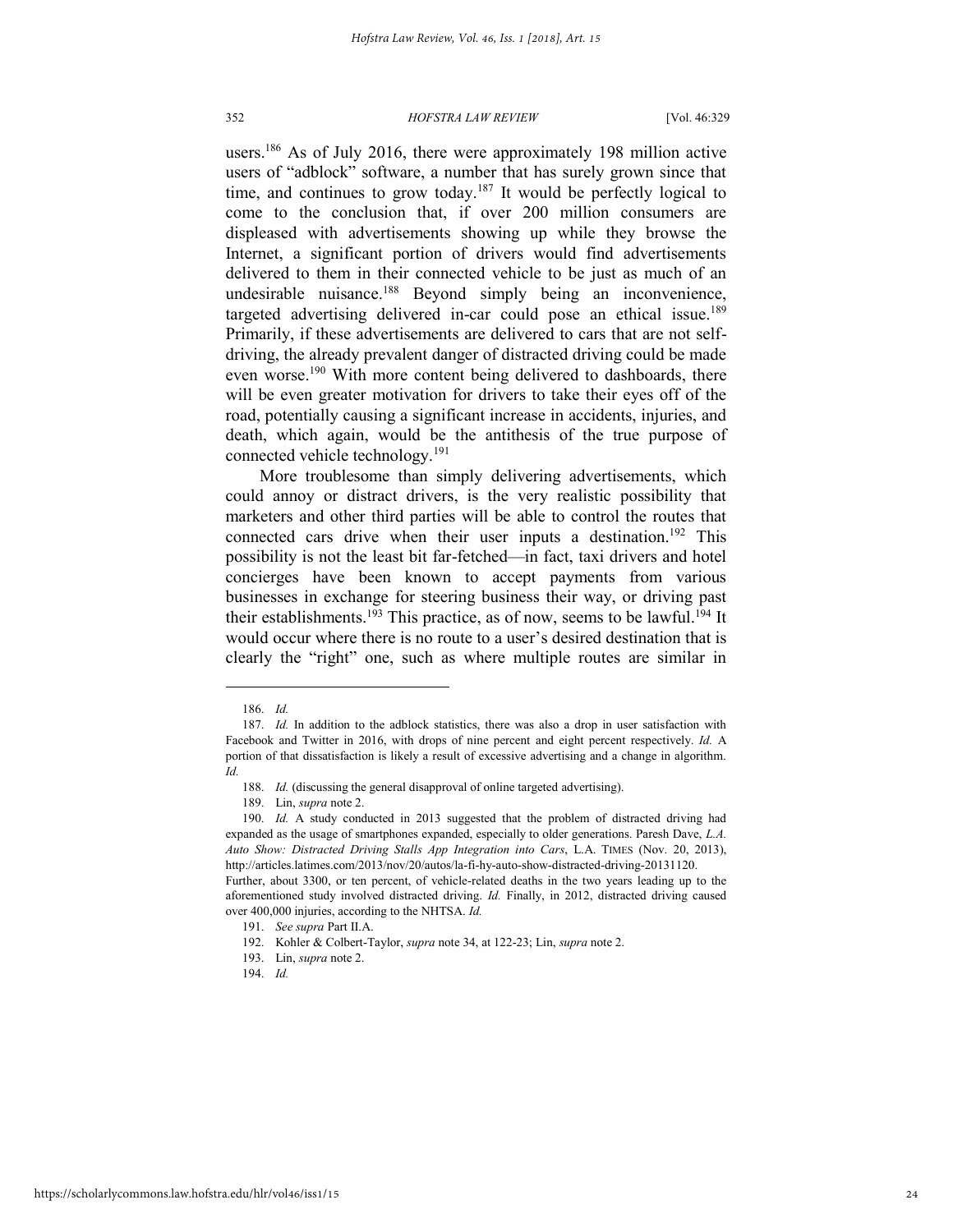terms of distance or travel time, or both.<sup>195</sup> In this scenario, the route planning could ostensibly be left to private commercial entities—those entities would pay to have the selected route be one that *just so happens* to take the vehicle past their establishment.<sup>196</sup> The fact that this would occur without the driver's knowledge would again raise ethical questions.<sup>197</sup> For example, there could be a situation where a person is attempting to diet, and is repeatedly routed past fast food restaurants because of her prior actions.<sup>198</sup> Ditto, a recovering alcoholic who is routinely routed past bars.<sup>199</sup> What if a driver has a restraining order against him, but his car is routed into an area he is legally forbidden from entering?<sup>200</sup> The lack of any user control in this situation is extremely troublesome—one scholar even went so far as to liken thirdparty control of the vehicle and its routes to a "mini-carjacking."<sup>201</sup> It is each of the aforementioned issues, dangers, and unanswered questions that create the drastic need for regulations regarding connected vehicle data collection, in-car advertising, and third-party control of those vehicles.<sup>202</sup>

## IV. SOLVING THE RIDDLE: PROTECTING CONSUMERS AND A VITAL BUDDING TECHNOLOGY WITH SIMPLICITY, TRANSPARENCY, AND COMPLETE CONSUMER CONTROL

Connected and autonomous vehicle technologies were developed with very specific purposes in mind: safety and efficiency.<sup>203</sup> These technologies, at their core, are designed to serve the main purpose of

<sup>195.</sup> *Id.*

<sup>196.</sup> Kohler & Colbert-Taylor, *supra* note 34, at 122. Past driving and shopping habits, along with online activity, could be analyzed to determine the places where a driver might be most likely to stop and make impulse purchases. *Id.* Then, with that information, businesses and advertisers could pay to have that person routed by their store locations whenever possible. *Id.* Yet another example of this practice would be a gas station paying for drivers to be routed to its station when a car in the area needs to be refueled and uses its vehicle's GPS to find a station to go to. *Id.* at 122- 23.

<sup>197.</sup> *Id.*; Lin, *supra* note 2.

<sup>198.</sup> Lin, *supra* note 2.

<sup>199.</sup> *Id.*

<sup>200.</sup> See id. (raising the question of who would be at fault if a connected, self-driving car drove a registered sex offender within the area surrounding a school that she is restricted from entering).

<sup>201.</sup> *Id.*

<sup>202.</sup> *See* Kohler & Colbert-Taylor, *supra* note 34, at 121 (noting the fact that federal privacy law, with respect to connected vehicle technologies, is "extremely underdeveloped").

<sup>203.</sup> Jeffrey Zients & John P. Holdren, *American Innovation in Autonomous and Connected Vehicles*, WHITE HOUSE (Dec. 7, 2015, 3:53 PM), https://obamawhitehouse.archives.gov/blog/2015/12/07/american-innovation-autonomous-andconnected-vehicles.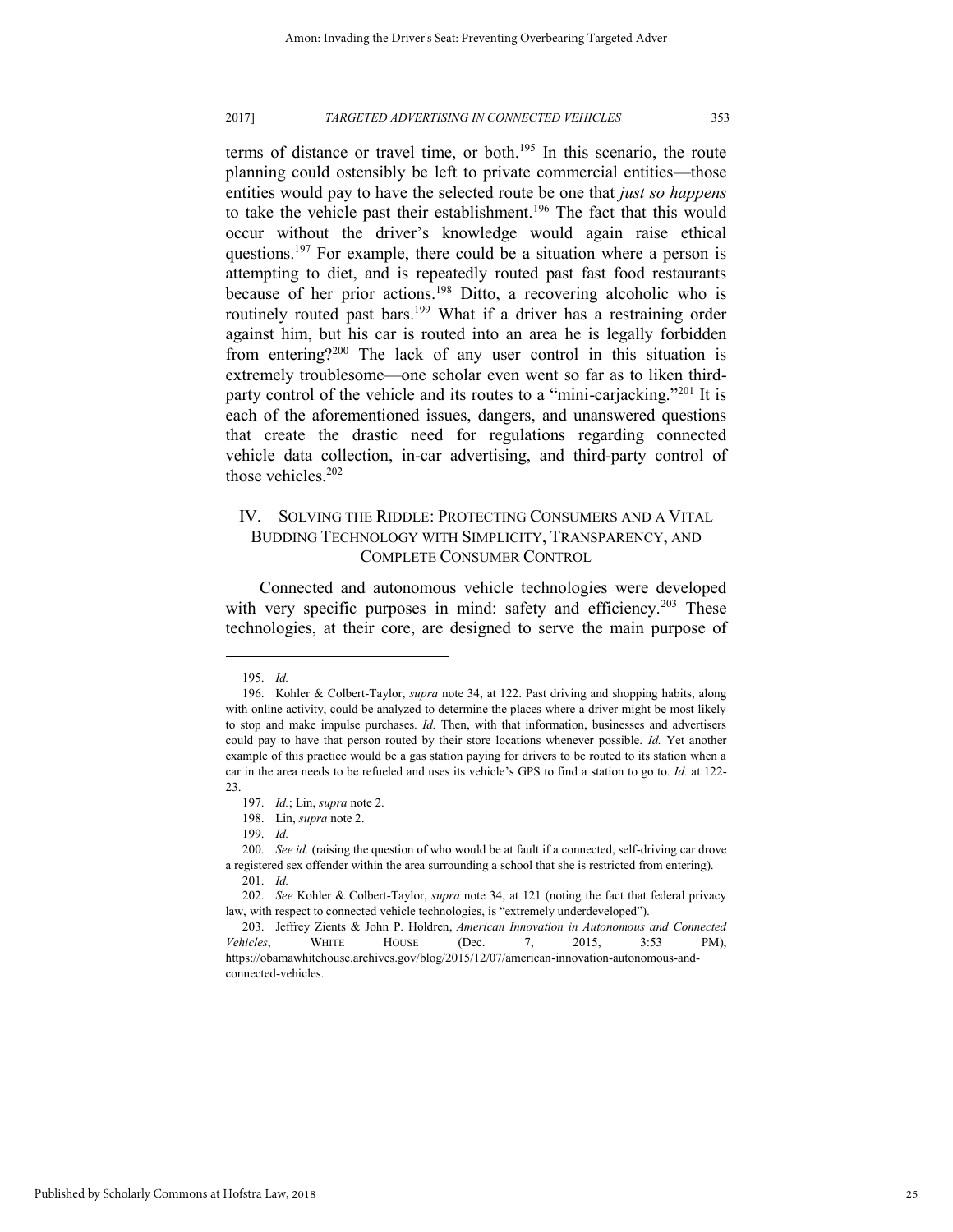preventing human error, and thereby accidents, and reducing traffic in order to create a more efficient commuter system.<sup>204</sup> In order to fully utilize these technologies and realize their core purposes, which truly would revolutionize the roads, regulation must be enacted to make certain that other, unintended uses of the technology do not cause its downfall.<sup>205</sup> The issues discussed above—such as using these vehicles to collect data from drivers in order to combine that information with their "online profile" and target them with advertisements—have the power and potential to turn consumers off to connected vehicle technology, and destroy a very realistic hope for safer, improved roadways.<sup>206</sup>

In order to accomplish this, there are a number of steps that should be taken. First, the collection of personal information, and subsequent use of that information to target consumers with advertisements and offers tailored specifically for them, must be situated as an opt-in, rather than opt-out, service.<sup>207</sup> In addition to taking this step, the government must take initiative to ensure that, for those who do decide to opt-in to in-vehicle data collection and targeted advertising, there is complete transparency and safeguards to prevent abuse of consumer tracking.<sup>208</sup> This could be accomplished by promulgating specific guidelines to be followed by automakers and data brokers, similar to those that have been called for by numerous government agencies in regard to data collection over the Internet.<sup>209</sup>

## *A. Connected Vehicle Information Collection and Targeted Advertising Within the Vehicle Should Be an Opt-In, Rather Than Opt-Out, System*

Current law, as it relates to data collection and processing over the Internet (via websites, social media, etcetera), provides very little protection for consumers.<sup>210</sup> As discussed earlier, a startling majority of consumers do not realize just how much information is being collected from them, nor how personal that data truly is.<sup>211</sup> While there is no statutory right for consumers to be able to opt-out of data collection, there are many services that provide them the ability to do so.<sup>212</sup> In

<sup>204.</sup> *Id.*

<sup>205.</sup> *See supra* Part III.

<sup>206.</sup> *See supra* Part III.

<sup>207.</sup> *See infra* Part IV.A.

<sup>208.</sup> *See infra* Part IV.B.

<sup>209.</sup> *See infra* Part IV.B.

<sup>210.</sup> *See* Hutchinson, *supra* note 22, at 1177-81 (discussing the vast unregulation of the data market and the few protections for consumers).

<sup>211.</sup> *See supra* note 35 and accompanying text.

<sup>212.</sup> *See, e.g.*, William J. Fenrich, Note, *Common Law Protection of Individuals' Rights in*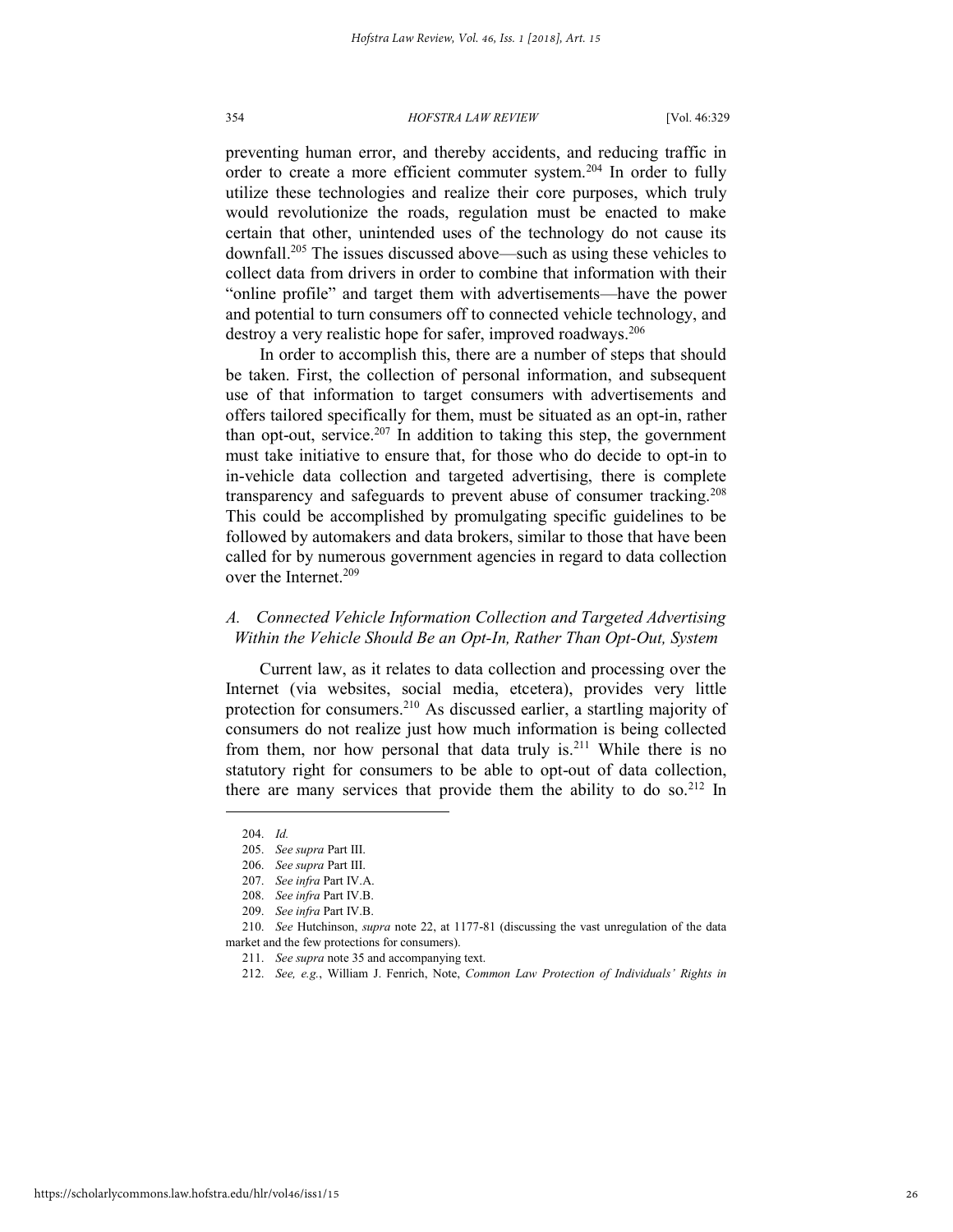addition, many companies have privacy policies on their websites, which consumers wrongly believe provide them with security for their information,<sup>213</sup> and also allow consumers to opt-out from data collection on their site.<sup>214</sup> The issue, however, is that a large number of Americans are unaware of this ability.<sup>215</sup> Even if they do know about it, opt-out procedures are often cumbersome, time consuming, and inconvenient.<sup>216</sup> Therein lie the major issues with opt-out systems.<sup>217</sup> While they may seem to provide sufficient protection and choice for consumers, they are often merely a facade.<sup>218</sup> With an entire new system, source, and method of data collection cruising over the horizon, it is imperative to correct the flaws of simple online consumer protections and adopt an opt-in system for connected vehicle data collection.<sup>219</sup> As mentioned earlier, opt-in systems have already been put into place in regions with increased interest in protecting privacy rights of consumers, such as the EU. <sup>220</sup> If this step is taken, it would allow for a "best of both worlds" scenario, where those who are tech-entrenched and ultra-connected will be able to benefit from all of the perks and positives of targeted advertising, but those who would find it to be a nuisance or those who are very sensitive about protecting their data and maintaining a sense of privacy will easily be able to prevent themselves from being subject to these new services.<sup>221</sup>

If adopted, an opt-in system could take any one of a few different forms.<sup>222</sup> It might arise as an "all-or-nothing" situation, where consumers would decide to opt-in, or not, to data collection and targeted advertising in toto—that is, they would be allowing any company or any business

*Personal Information*, 65 FORDHAM L. REV. 951, 962-63 (1996).

<sup>213.</sup> Hutchinson, *supra* note 22, at 1168. Often, these privacy policies are very confusing to the average consumer. *Id.*

<sup>214.</sup> *See* Mike Hatch, *The Privatization of Big Brother: Protecting Sensitive Personal Information from Commercial Interests in the 21st Century*, 27 WM. MITCHELL L. REV. 1457, 1496 (2001).

<sup>215.</sup> *Id.* Not only do many Americans not know they can opt-out of data collection, but companies, on the whole, often make little effort to give notice of that ability. *Id.*

<sup>216.</sup> *See* Jeff Sovern, *Opting in, Opting out, or No Options at All: The Fight for Control of Personal Information*, 74 WASH. L. REV. 1033, 1074-75 (1999).

<sup>217.</sup> Hatch, *supra* note 214, at 1495-98.

<sup>218.</sup> *See id.* (noting three fundamental flaws of opt-out systems: that they are conditioned upon individuals being able to understand how companies are using their data, that they are conditioned upon individuals getting meaningful notice of their right to opt-out, and that they are conditioned upon consumers being able to make the decision to opt-out without undue burden).

<sup>219.</sup> *See supra* notes 207-16 and accompanying text.

<sup>220.</sup> *See supra* Part II.C.2.

<sup>221.</sup> *See* Hatch, *supra* note 214, at 1494, 1498-99.

<sup>222.</sup> *See, e.g.*, *id.* at 1498-501 (discussing opt-in systems as a whole).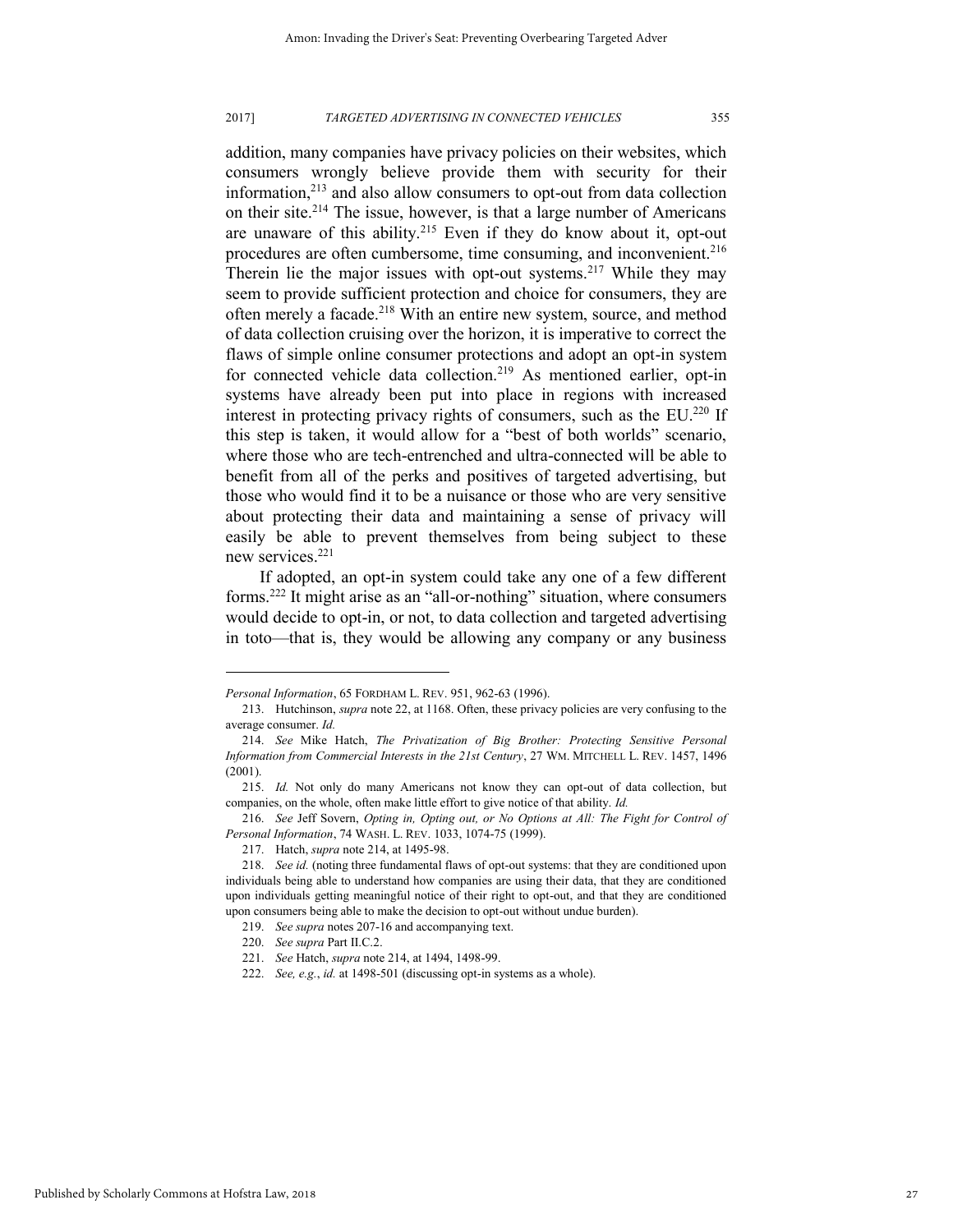that utilizes the technology to track them.<sup>223</sup> The other scenario would be more complex, but likely be of greater interest and acceptance to consumers—there, they would be able to select specific businesses, perhaps from a list of all approved companies who utilize connected vehicle technologies, from which they are comfortable and willing to have their data collected and used to target them with advertisements.<sup>224</sup> In effect, this would be similar to subscribing to something on the Internet today.<sup>225</sup> In either case, consumers would reap the benefits of far greater protection.<sup>226</sup> Requiring a consumer's affirmative consent before collecting any information from her via her connected vehicle will ensure that her rights to privacy are not unknowingly infringed upon any more than they already have been.<sup>227</sup> Consumers will be provided with the option of "selection" as to how they desire to interact with and utilize this technology<sup>228</sup>—an opportunity to make a decision when presented with clear information about what data will be collected, how it will be used, and with whom it will be shared.<sup>229</sup> In addition to greater protections of privacy rights and an increased opportunity for consumer choice, an opt-in system would also provide for a more level playing field between consumers and businesses.<sup>230</sup> The current landscape of consumer tracking on the Internet has placed businesses in a position of extreme power.<sup>231</sup> Implementing an opt-in system would level that relationship a great deal, because it would allow for consumers to know exactly what information is being collected from their vehicle, and how that data would be used.<sup>232</sup> Finally, an opt-in approach would not only prove to be beneficial for consumers, but also for businesses.<sup>233</sup> If the latter of the two possible opt-in systems were implemented—where consumers would be able to opt-in on a company-by-company basis businesses would reap the benefit of getting affirmative information

l

231. *See supra* Part II.C. The fact that most consumers do not have any idea just how much advertisers know about them, and how personal that information is, is a clear indicator of the imbalance of power between consumers and the companies who "track" them. *See supra* Part II.C.

233. *Id.* at 1500-01.

<sup>223.</sup> *See* Hutchinson, *supra* note 22, at 1181.

<sup>224.</sup> *See id.*

<sup>225.</sup> *See id.* For further discussion of the desire for maintenance and monitoring of companies engaged in the connected vehicle data market, see *infra* Part IV.B.

<sup>226.</sup> Hutchinson, *supra* note 22, at 1181-82.

<sup>227.</sup> *See* Hatch, *supra* note 214, at 1499-500 (discussing the parallel between an opt-in system and the reasonable expectation of consumers to keep their information private).

<sup>228.</sup> *Id.* at 1498-99.

<sup>229.</sup> *See infra* Part IV.B.

<sup>230.</sup> Hatch, *supra* note 214, at 1500.

<sup>232.</sup> *See* Hatch, *supra* note 214, at 1500 (explaining this concept in the context of personal data collection in general).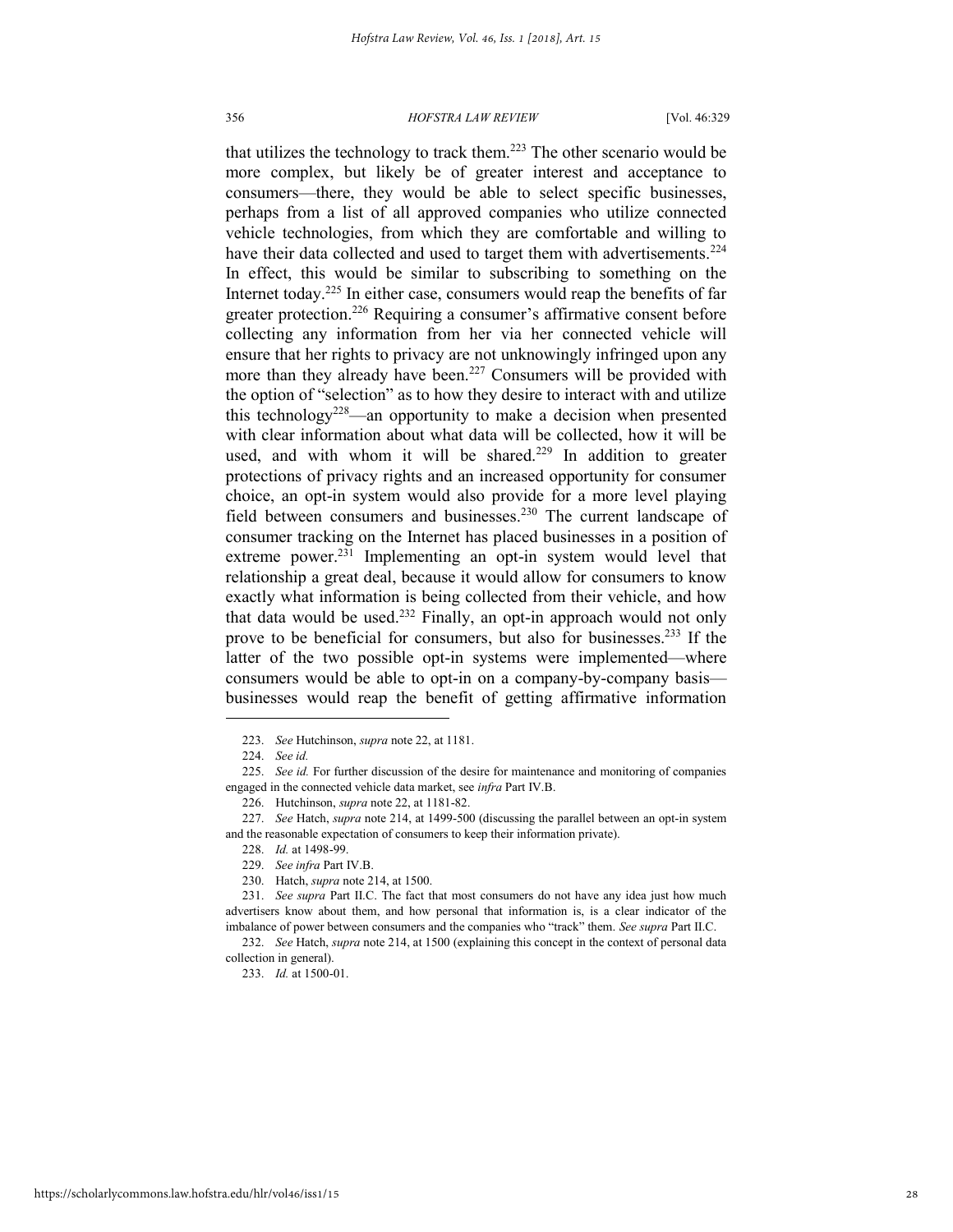about which specific consumers are interested in their products or services.<sup>234</sup> This would allow for more efficient advertising and a decrease in wasted marketing expenses.<sup>235</sup> All told, implementing a successful opt-in program for connected vehicle data collection, dissemination, and use in targeted advertising, would create a safe and smart environment for this emerging, futuristic technology, and one that provides mutual benefits to all parties involved.<sup>236</sup>

## *B. The FCC Must Promulgate Guidelines to Ensure that Vendors Utilizing Tracking Technology Do Not Abuse It, and Inform Consumers of the Information Being Collected from Them*

In order to properly safeguard consumers in connected vehicles, even with the adoption of an opt-in system, responsible agencies must promulgate strict guidelines for data-collecting companies, data brokers, and automakers to follow.<sup>237</sup> These guidelines should include rules and regulations regarding companies' duty to be transparent with consumers about what information they will collect, how it will be used, whether it will be shared, and with whom it will be shared.<sup>238</sup> Further, there must be a convenient, user-friendly method, for those who do opt-in to this technology, to be able to see what information is being collected from them, and to opt-out of these services via a simple action (whether they do so in toto or on a company-by-company basis).<sup>239</sup> Ideally, a centralized location or website where all of this could be accomplished would be created.<sup>240</sup> Finally, there should be a mandate for automakers to include the ability to view this information, and even to opt-out, from the infotainment systems they install in their vehicles.<sup>241</sup>

The idea of providing greater protections for consumers in the field of data collection is not foreign in America.<sup>242</sup> In fact, the U.S.

<sup>234.</sup> *Id.* at 1500.

<sup>235.</sup> *Id.*

<sup>236.</sup> *See supra* notes 208-33 and accompanying text.

<sup>237.</sup> *See, e.g.*, Hutchinson, *supra* note 22, at 1184-85 (providing suggestions for regulation of the data-broker industry).

<sup>238.</sup> *See* FED. TRADE COMM'N, DATA BROKERS: A CALL FOR TRANSPARENCY AND ACTION 49-53 (2014), https://www.ftc.gov/system/files/documents/reports/data-brokers-call-transparencyaccountability-report-federal-trade-commission-may-2014/140527databrokerreport.pdf.

<sup>239.</sup> *Id.* at 50-51.

<sup>240.</sup> *Id.*

<sup>241.</sup> *See id.* (mentioning the concept of locating all of this information in an easy to access, centralized location, which is the main objective underlying all variations of this idea, including doing so on a vehicle's infotainment system).

<sup>242.</sup> *See id.* at 49-54; U.S. GOV'T ACCOUNTABILITY OFFICE, *supra* note 126, at 46; WHITE HOUSE, CONSUMER DATA PRIVACY IN A NETWORKED WORLD: A FRAMEWORK FOR PROTECTING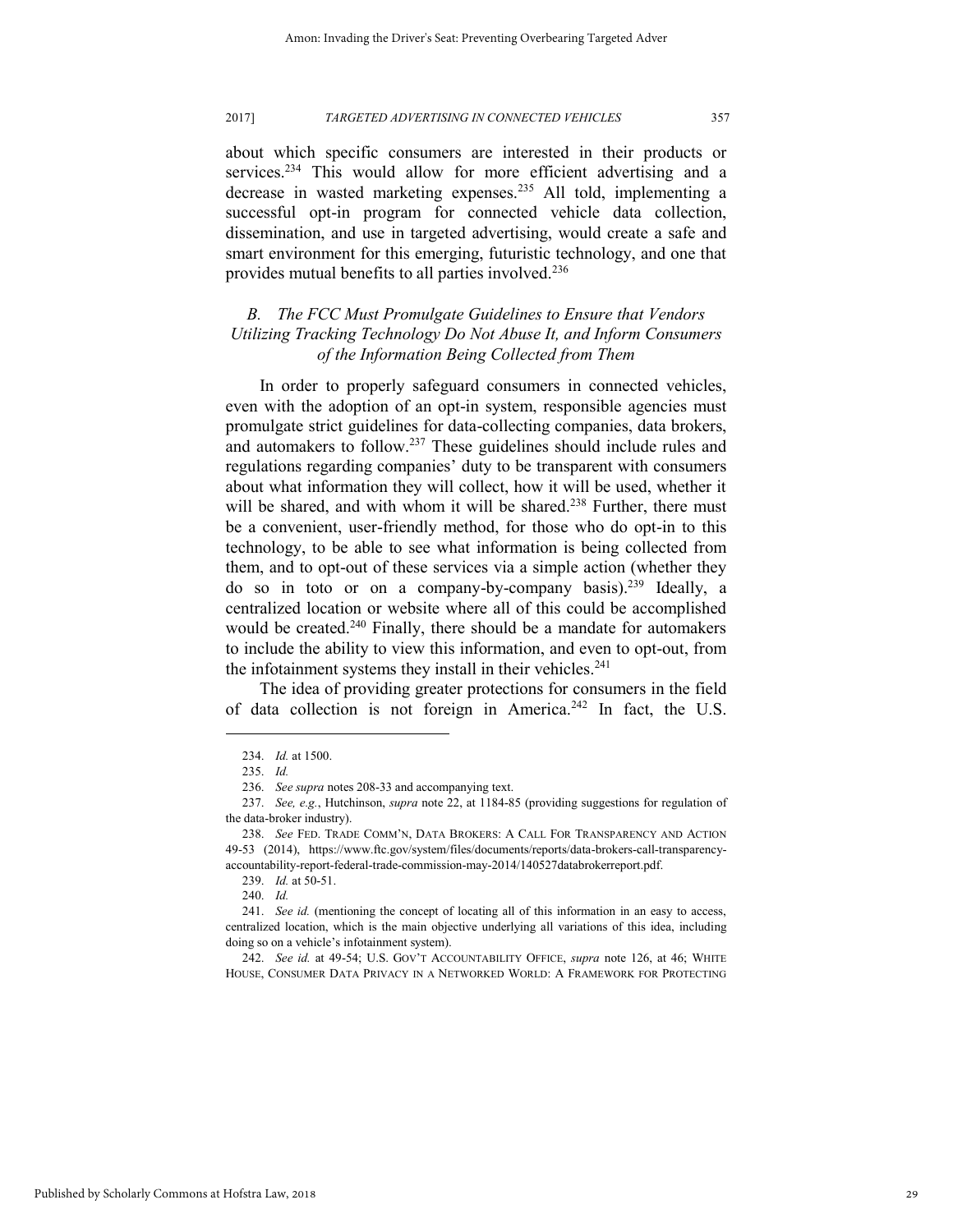government and certain legislative agencies have made proposals to adopt rules, similar to those being proposed in this Note, to be enacted in order to protect individuals using the web and being "tracked" by cookies.<sup>243</sup> While there has not been much progress made on setting these recommendations into motion for online use, $244$  it would be foolish to allow an entirely new realm of technology to come into existence without promulgating some regulations to control it, so as to avoid the massive issues that have arisen with simple Internet data collection.<sup>245</sup> In a report issued a few years ago, former President Barack Obama and the White House set forth a "Consumer Privacy Bill of Rights" a set of proposed initiatives based upon providing and preserving consumers' rights, with regard to data collection, to "individual control, transparency, respect for context, security, access and accuracy, focused collection, and accountability."<sup>246</sup> There is a call to enable consumers to exercise complete control over what personal data is collected from them, and how it is used; to be provided with easily digestible and accessible information about their data; to have their data used only in the context for which it was provided; and to be given the ability to access, assess, and even correct that data which has been collected from them.<sup>247</sup> Finally, the report calls on the Federal Trade Commission ("FTC") to enforce these initiatives<sup>248</sup> and for Congress to codify them.<sup>249</sup> The United States Government Accountability Office ("GAO") has also issued a report on data collection.<sup>250</sup> In its report, specific attention is paid to information resellers, such as the data brokers discussed earlier.<sup>251</sup> In addition to an extensive discussion of its own findings, most of which align with the alarming privacy issues discussed above,<sup>252</sup> the GAO recommended that Congress "consider strengthening the current consumer privacy framework to reflect the effects of changes

247. *Id.* at 11-20.

PRIVACY AND PROMOTING INNOVATION IN THE GLOBAL DIGITAL ECONOMY 35-39 (2012), https://www.whitehouse.gov/sites/default/files/privacy-final.pdf (each providing a different set of research, findings, and recommendations to better protect consumers who use the Internet).

<sup>243.</sup> *See* FED. TRADE COMM'N, *supra* note 238, at 49-54; U.S. GOV'T ACCOUNTABILITY OFFICE, *supra* note 126, at 46; WHITE HOUSE, *supra* note 242, at 35-39.

<sup>244.</sup> *See supra* Part III.A.

<sup>245.</sup> *See* U.S. GOV'T ACCOUNTABILITY OFFICE, *supra* note 126, at 46 (stating that the advent of advanced technologies has tremendously increased the amount of data being collected, and subsequently, the need for new legislation).

<sup>246.</sup> WHITE HOUSE, *supra* note 242, at 10.

<sup>248.</sup> *Id.* at 29-30.

<sup>249.</sup> *Id.* at 35.

<sup>250.</sup> *See generally* U.S. GOV'T ACCOUNTABILITY OFFICE, *supra* note 126.

<sup>251.</sup> *Id.* at 1.

<sup>252.</sup> *See supra* Part III.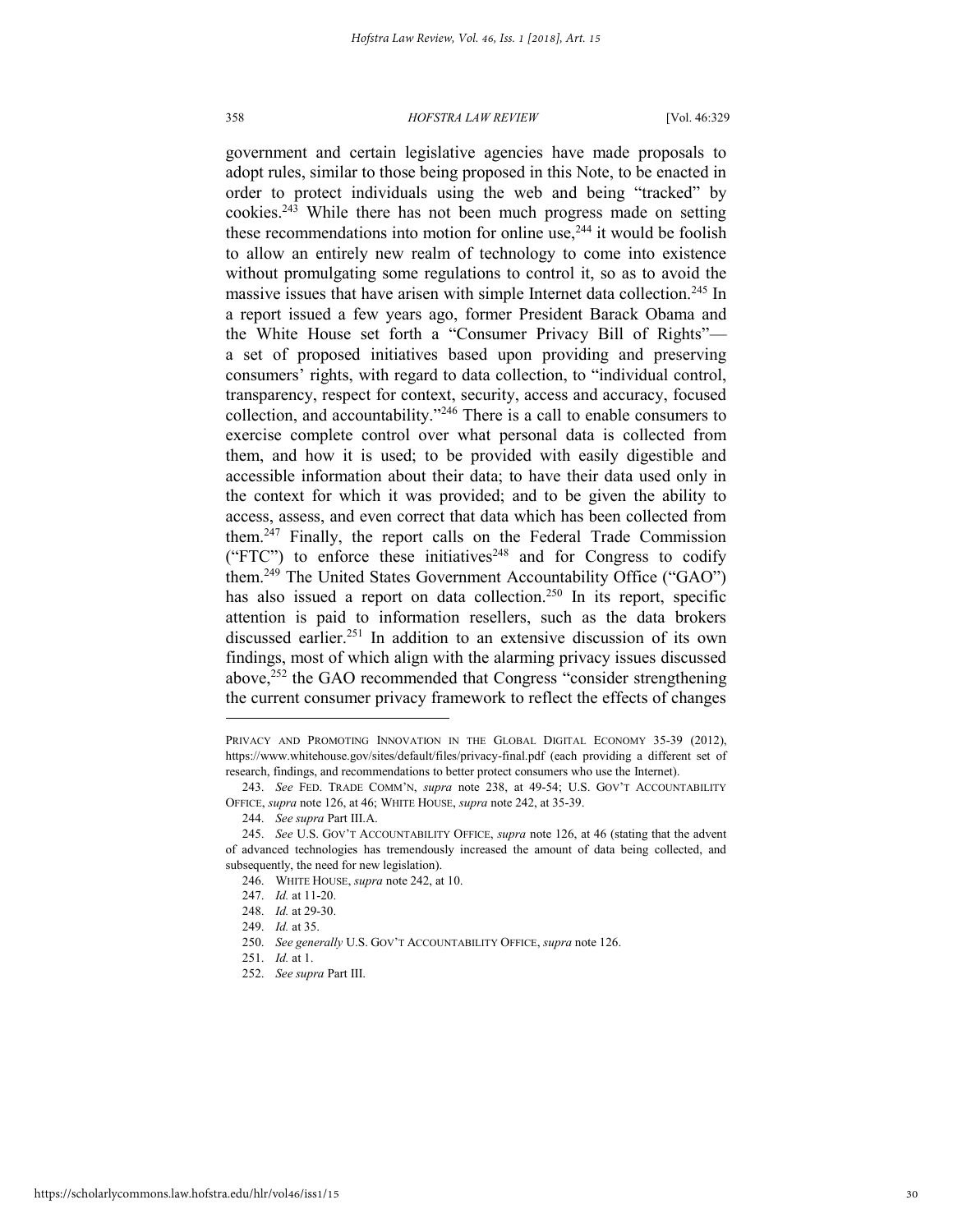in technology and the marketplace—particularly in relation to consumer data used for marketing purposes." $253$  Further, the report specifically mentions the possibility of making necessary changes in the permitted sources and methods of data collection and development of "privacy controls related to new technologies."<sup>254</sup> The FTC has also published a report regarding the issues arising from personal data collection and sharing, and has recommended taking steps very similar to those advanced by the White House and GAO.<sup>255</sup>

It is clear that in the years since these reports were issued, there has been essentially no progress made on enacting legislation to provide a general right of privacy to consumers in America.<sup>256</sup> With each passing year, creating overarching laws becomes more and more difficult, however, it is imperative that new technologies that are forthcoming, specifically connected vehicles, are outfitted with the proper legislation.<sup>257</sup> For that reason, Congress must work hand in hand with the FTC and other relevant agencies, to take the suggestions advanced in the reports discussed above, tailor them specifically to connected vehicles, and set them into action by enacting legislation to enforce them.<sup>258</sup>

First, all companies who wish to engage in collecting data from vehicles and/or using connected vehicles as a conduit for the delivery of advertisements should be required to register with a centralized agency or organization.<sup>259</sup> When they register, each company should clearly and simply state its policies, procedures, and intended actions with respect to the technology.<sup>260</sup> This registration process will serve multiple purposes: ensuring that there is more control over who can access connected vehicle data, ensuring compliance with the guidelines that will be enacted, forcing companies to create policy statements that are easy to understand for consumers, and gathering all companies who are participating in the technology in one central registry.<sup>261</sup>

<sup>253.</sup> U.S. GOV'T ACCOUNTABILITY OFFICE, *supra* note 126, at 46.

<sup>254.</sup> *Id.* at 47.

<sup>255.</sup> *See* FED. TRADE COMM'N, *supra* note 238, at 49-54.

<sup>256.</sup> *See supra* Part III.

<sup>257.</sup> *See* U.S. GOV'T ACCOUNTABILITY OFFICE, *supra* note 126, at 46-47 (stating the importance of developing privacy controls for emerging technologies).

<sup>258.</sup> *See* FED. TRADE COMM'N, *supra* note 238, at 49-54; U.S. GOV'T ACCOUNTABILITY OFFICE, *supra* note 126, at 46-47; WHITE HOUSE, *supra* note 242, at 11-22, 29-30.

<sup>259.</sup> *See* FED. TRADE COMM'N, *supra* note 238, at 6 (discussing a similar proposal set forth by the FCC, intended to regulate data brokers).

<sup>260.</sup> WHITE HOUSE, *supra* note 242, at 14-15.

<sup>261.</sup> *See id.* (discussing the benefits of a "transparent" disclosure requirement, such as the one discussed above).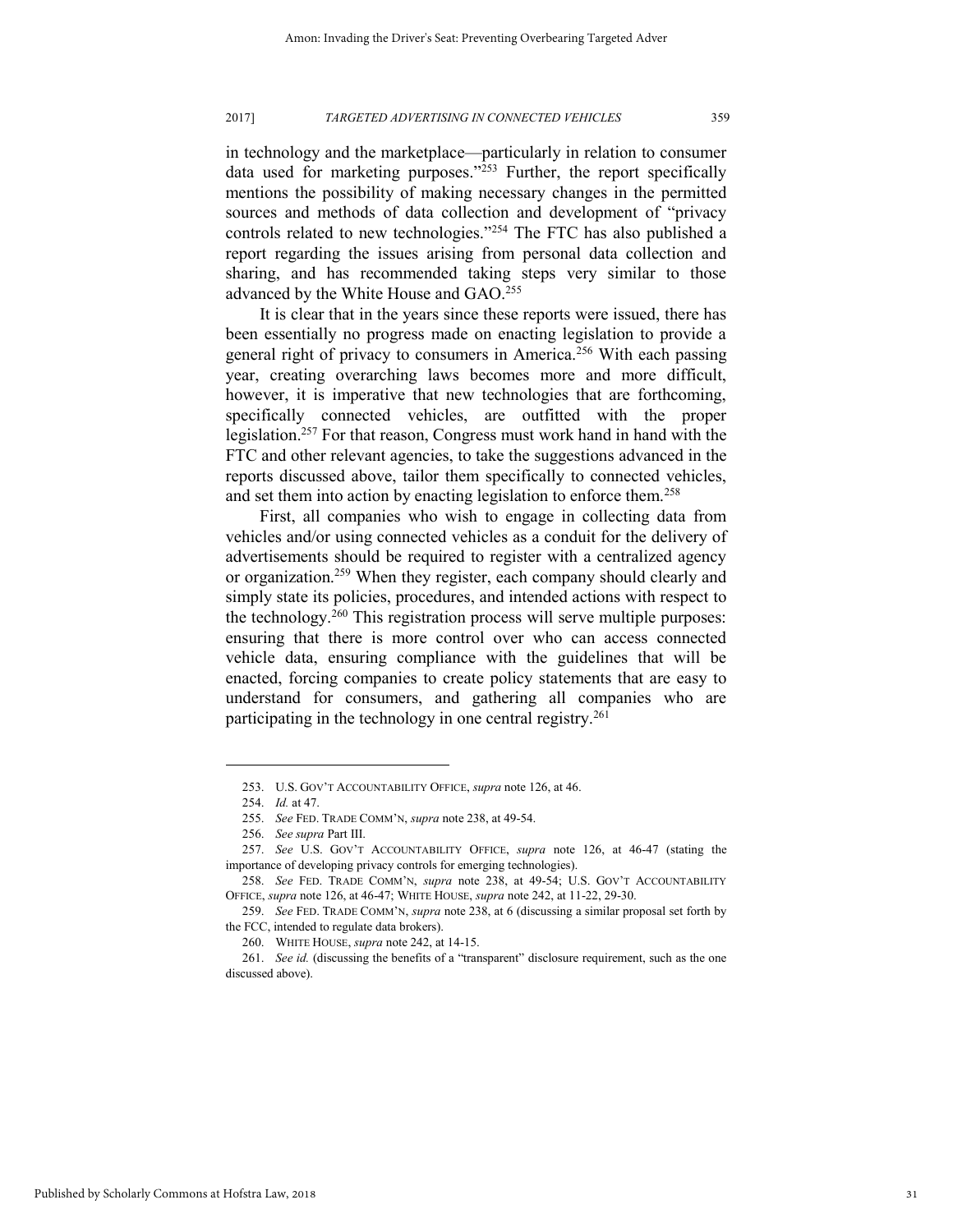Next, the list of companies and their intended uses of connected vehicle data should be curated into a single, easily navigable list, located on one platform.<sup>262</sup> This would be best suited for a single website.<sup>263</sup> Further, on that centralized website, consumers should be able to log in to an account they create, where they would be able to view a list of the companies that they have opted into, see what information has been collected about them, and easily be able to opt-out from any one, or all, of those companies' targeted advertising services.<sup>264</sup> Finally, automakers should be required, when programming the infotainment systems to be placed in their connected vehicles, to provide an easy way for drivers to access the database described above, and to utilize it the same way they would on the web.<sup>265</sup>

## V. CONCLUSION

Connected and autonomous vehicles are approaching reality at an incredible pace, and it will not be long before these futuristic machines become commonplace on the roads of America.<sup>266</sup> This incredible leap in technological capabilities should provide invaluable increases in safety and efficiency on the road, and a sharp decrease in vehicle accidents and deaths that occur because of human error.<sup>267</sup> However, there is a threat to the advancement and persistence of this technology.<sup>268</sup> The invasion of consumer privacy, collection and distribution of personal information, and persistent targeted advertising that annoys and concerns hundreds of millions of people could soon be taken to an entirely new level in connected vehicles.<sup>269</sup> The constant stream of data flowing into and out of connected vehicles, along with the newly available, highly sought after geographic data points, would allow marketers and data brokers to obtain unprecedented access into consumers' every move.<sup>270</sup>

<sup>262.</sup> *See* FED. TRADE COMM'N, *supra* note 238, at 6.

<sup>263.</sup> *See id.*

<sup>264.</sup> *See id.* at 50-51 (proposing a similar centralized database to be used specifically for data brokers).

<sup>265.</sup> *See* WHITE HOUSE, *supra* note 242, at 14-15 (advocating the right of consumers to have access to "easily understandable and accessible information"); *see also supra* note 239 and accompanying text.

<sup>266.</sup> *See supra* Part II.A–B.

<sup>267.</sup> *See, e.g.*, Zients & Holdren, *supra* note 203.

<sup>268.</sup> *See supra* Part III.

<sup>269.</sup> *See supra* Part III.

<sup>270.</sup> *See supra* notes 171-73 and accompanying text.